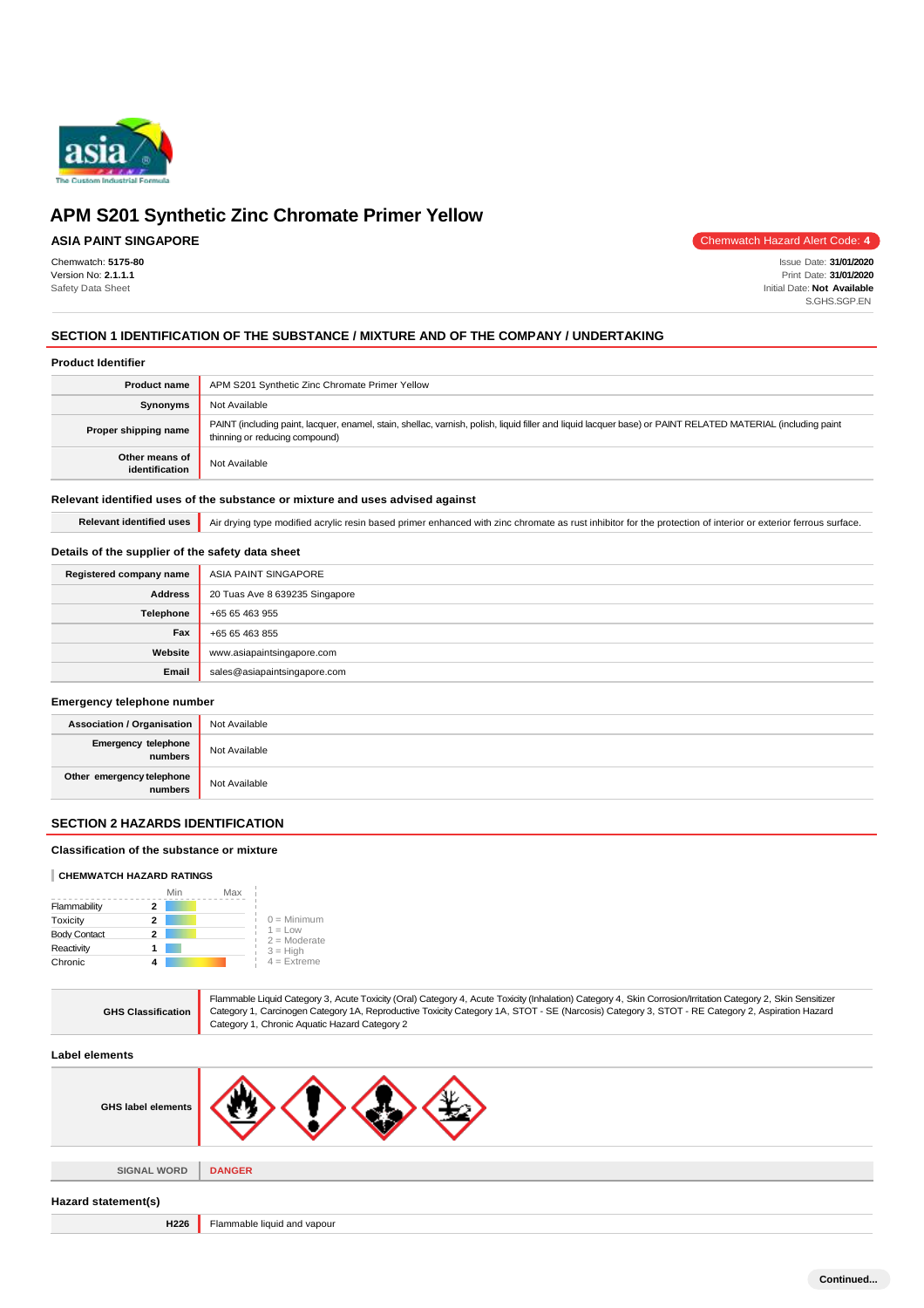| <b>H302</b> | Harmful if swallowed                                              |
|-------------|-------------------------------------------------------------------|
| H332        | Harmful if inhaled                                                |
| <b>H315</b> | Causes skin irritation                                            |
| H317        | May cause an allergic skin reaction                               |
| H350        | May cause cancer                                                  |
| H360        | May damage fertility or the unborn child                          |
| H336        | May cause drowsiness or dizziness                                 |
| H373        | May cause damage to organs through prolonged or repeated exposure |
| H304        | May be fatal if swallowed and enters airways                      |
| <b>H411</b> | Toxic to aquatic life with long lasting effects                   |

## **Precautionary statement(s) Prevention**

| P201 | Obtain special instructions before use.                                                        |
|------|------------------------------------------------------------------------------------------------|
| P210 | Keep away from heat, hot surfaces, sparks, open flames and other ignition sources. No smoking. |
| P260 | Do not breathe dust/fume/gas/mist/vapours/spray.                                               |
| P271 | Use only outdoors or in a well-ventilated area.                                                |
| P280 | Wear protective gloves/protective clothing/eye protection/face protection.                     |
| P240 | Ground/bond container and receiving equipment.                                                 |
| P241 | Use explosion-proof electrical/ventilating/lighting/intrinsically safe equipment.              |
| P242 | Use only non-sparking tools.                                                                   |
| P243 | Take precautionary measures against static discharge.                                          |
| P270 | Do not eat, drink or smoke when using this product.                                            |
| P273 | Avoid release to the environment.                                                              |
| P272 | Contaminated work clothing should not be allowed out of the workplace.                         |

## **Precautionary statement(s) Response**

| P301+P310      | IF SWALLOWED: Immediately call a POISON CENTER/doctor/physician/first aider                         |
|----------------|-----------------------------------------------------------------------------------------------------|
| P308+P313      | IF exposed or concerned: Get medical advice/attention.                                              |
| P331           | Do NOT induce vomiting.                                                                             |
| P370+P378      | In case of fire: Use alcohol resistant foam or normal protein foam for extinction.                  |
| P302+P352      | IF ON SKIN: Wash with plenty of water and soap                                                      |
| P333+P313      | If skin irritation or rash occurs: Get medical advice/attention.                                    |
| P362+P364      | Take off contaminated clothing and wash it before reuse.                                            |
| P391           | Collect spillage.                                                                                   |
| P301+P312      | IF SWALLOWED: Call a POISON CENTER/doctor/physician/first aider/if you feel unwell.                 |
| P303+P361+P353 | IF ON SKIN (or hair): Take off immediately all contaminated clothing. Rinse skin with water/shower. |
| P304+P340      | IF INHALED: Remove person to fresh air and keep comfortable for breathing.                          |
| P330           | Rinse mouth.                                                                                        |

## **Precautionary statement(s) Storage**

| P403+P235 | Store in a well-ventilated place. Keep cool.                     |
|-----------|------------------------------------------------------------------|
| P405      | Store locked up.                                                 |
| P403+P233 | Store in a well-ventilated place. Keep container tightly closed. |

# **Precautionary statement(s) Disposal**

**P501** Dispose of contents/container to authorised chemical landfill or if organic to high temperature incineration

# **SECTION 3 COMPOSITION / INFORMATION ON INGREDIENTS**

#### **Substances**

See section below for composition of Mixtures

### **Mixtures**

| <b>CAS No</b> | %[weight] | <b>Name</b>                  |
|---------------|-----------|------------------------------|
| 8052-41-3     | $10 - 30$ | white spirit                 |
| 13530-65-9    | 10-30     | zinc chromate                |
| 1344-37-2     | ≺5        | lead sulfochromate           |
| 91671-83-9    | ≺5        | lead(2+) isooctanoate, basic |

### **SECTION 4 FIRST AID MEASURES**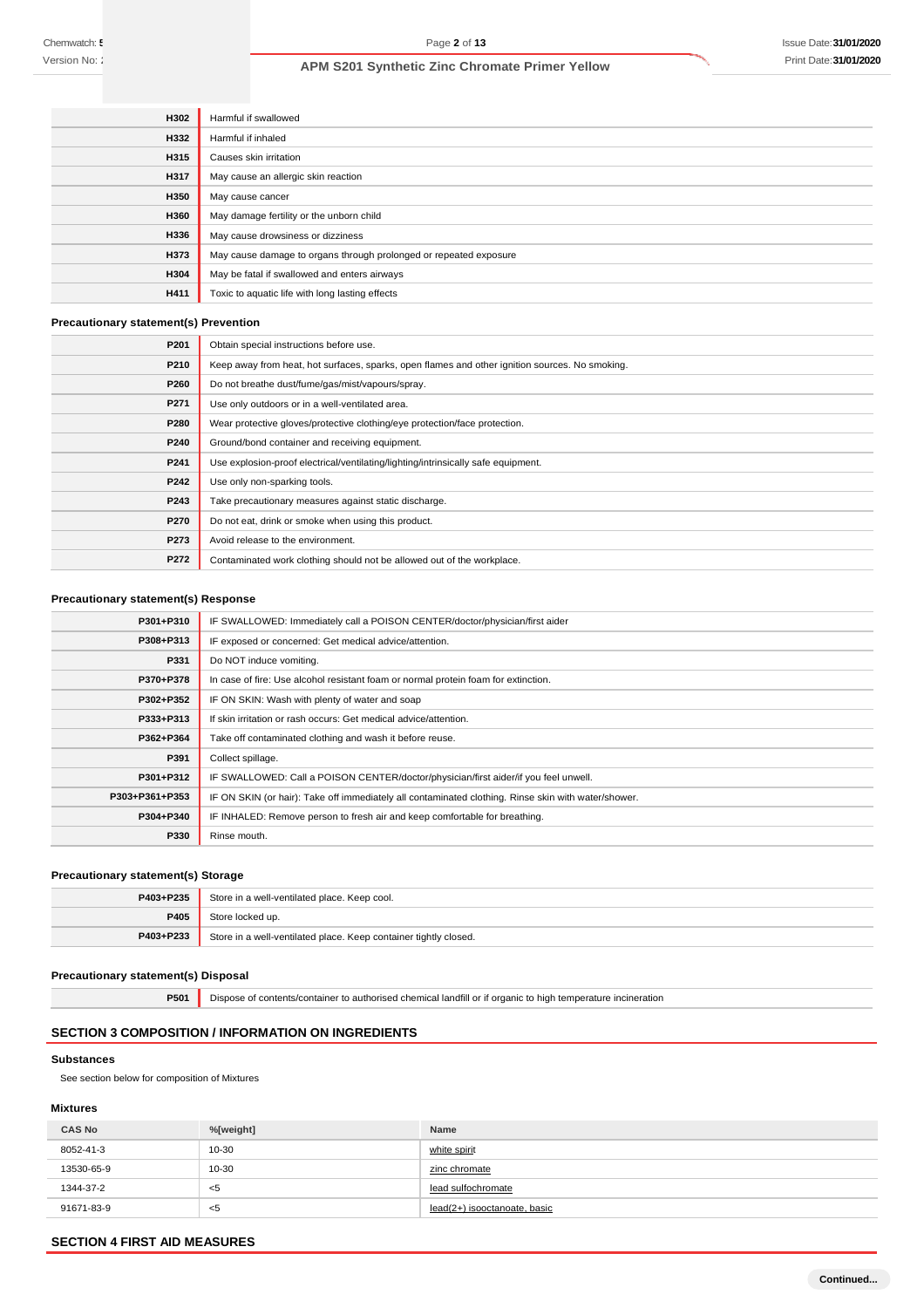#### **Description of first aid measures**

| <b>Eye Contact</b>  | If this product comes in contact with the eyes:<br>Wash out immediately with fresh running water.<br>Ensure complete irrigation of the eye by keeping eyelids apart and away from eye and moving the eyelids by occasionally lifting the upper and lower lids.<br>Seek medical attention without delay; if pain persists or recurs seek medical attention.<br>Removal of contact lenses after an eye injury should only be undertaken by skilled personnel.                                                                                                                                                                                                                                     |
|---------------------|-------------------------------------------------------------------------------------------------------------------------------------------------------------------------------------------------------------------------------------------------------------------------------------------------------------------------------------------------------------------------------------------------------------------------------------------------------------------------------------------------------------------------------------------------------------------------------------------------------------------------------------------------------------------------------------------------|
| <b>Skin Contact</b> | If skin contact occurs:<br>Immediately remove all contaminated clothing, including footwear.<br>Flush skin and hair with running water (and soap if available).<br>Seek medical attention in event of irritation.                                                                                                                                                                                                                                                                                                                                                                                                                                                                               |
| Inhalation          | If fumes or combustion products are inhaled remove from contaminated area.<br>Lay patient down. Keep warm and rested.<br>Prostheses such as false teeth, which may block airway, should be removed, where possible, prior to initiating first aid procedures.<br>Apply artificial respiration if not breathing, preferably with a demand valve resuscitator, bag-valve mask device, or pocket mask as trained. Perform CPR if<br>necessary.<br>Transport to hospital, or doctor.                                                                                                                                                                                                                |
| Ingestion           | If swallowed do NOT induce vomiting.<br>If vomiting occurs, lean patient forward or place on left side (head-down position, if possible) to maintain open airway and prevent aspiration.<br>Observe the patient carefully.<br>Never give liquid to a person showing signs of being sleepy or with reduced awareness; i.e. becoming unconscious.<br>Give water to rinse out mouth, then provide liquid slowly and as much as casualty can comfortably drink.<br>Seek medical advice.<br>Avoid giving milk or oils.<br>Avoid giving alcohol.<br>If spontaneous vomiting appears imminent or occurs, hold patient's head down, lower than their hips to help avoid possible aspiration of vomitus. |

#### **Indication of any immediate medical attention and special treatment needed**

- For acute or short term repeated exposures to petroleum distillates or related hydrocarbons:
- Primary threat to life, from pure petroleum distillate ingestion and/or inhalation, is respiratory failure.
- Patients should be quickly evaluated for signs of respiratory distress (e.g. cyanosis, tachypnoea, intercostal retraction, obtundation) and given oxygen. Patients with inadequate tidal volumes or poor arterial blood gases (pO2 50 mm Hg) should be intubated.
- ▶ Arrhythmias complicate some hydrocarbon ingestion and/or inhalation and electrocardiographic evidence of myocardial injury has been reported; intravenous lines and cardiac monitors should be established in obviously symptomatic patients. The lungs excrete inhaled solvents, so that hyperventilation improves clearance.
- A chest x-ray should be taken immediately after stabilisation of breathing and circulation to document aspiration and detect the presence of pneumothorax.
- Epinephrine (adrenalin) is not recommended for treatment of bronchospasm because of potential myocardial sensitisation to catecholamines. Inhaled cardioselective bronchodilators (e.g. Alupent, Salbutamol) are the preferred agents, with aminophylline a second choice.
- Lavage is indicated in patients who require decontamination; ensure use of cuffed endotracheal tube in adult patients. [Ellenhorn and Barceloux: Medical Toxicology]

Any material aspirated during vomiting may produce lung injury. Therefore emesis should not be induced mechanically or pharmacologically. Mechanical means should be used if it is considered necessary to evacuate the stomach contents; these include gastric lavage after endotracheal intubation. If spontaneous vomiting has occurred after ingestion, the patient should be monitored for difficult breathing, as adverse effects of aspiration into the lungs may be delayed up to 48 hours.

For acute or short term repeated exposures to dichromates and chromates:

- Absorption occurs from the alimentary tract and lungs.
- ¥ The kidney excretes about 60% of absorbed chromate within 8 hours of ingestion. Urinary excretion may take up to 14 days.
- Establish airway, breathing and circulation. Assist ventilation.
- Induce emesis with Ipecac Syrup if patient is not convulsing, in coma or obtunded and if the gag reflex is present.
- Otherwise use gastric lavage with endotracheal intubation.
- Fluid balance is critical. Peritoneal dialysis, haemodialysis or exchange transfusion may be effective although available data is limited.
- British Anti-Lewisite, ascorbic acid, folic acid and EDTA are probably not effective.

**F** There are no antidotes.

▶ Primary irritation, including chrome ulceration, may be treated with ointments comprising calcium-sodium-EDTA. This, together with the use of frequently renewed dressings, will ensure rapid healing of any ulcer which may develop.

The mechanism of action involves the reduction of Cr (VI) to Cr(III) and subsequent chelation; the irritant effect of Cr(III)/ protein complexes is thus avoided. [ILO Encyclopedia]

#### [Ellenhorn and Barceloux: Medical Toxicology]

- Gastric acids solubilise lead and its salts and lead absorption occurs in the small bowel.
- Particles of less than 1 um diameter are substantially absorbed by the alveoli following inhalation.
- Lead is distributed to the red blood cells and has a half-life of 35 days. It is subsequently redistributed to soft tissue & bone-stores or eliminated. The kidney accounts for 75% of daily lead loss; integumentary and alimentary losses account for the remainder.
- Keurasthenic symptoms are the most common symptoms of intoxication. Lead toxicity produces a classic motor neuropathy. Acute encephalopathy appears infrequently in adults. Diazepam is the best drug for seizures.
- Mhole-blood lead is the best measure of recent exposure; free erythrocyte protoporphyrin (FEP) provides the best screening for chronic exposure. Obvious clinical symptoms occur in adults when whole-blood lead exceeds 80 ug/dL.
- British Anti-Lewisite is an effective antidote and enhances faecal and urinary excretion of lead. The onset of action of BAL is about 30 minutes and most of the chelated metal complex is excreted in 4-6 hours, primarily in the bile. Adverse reaction appears in up to 50% of patients given BAL in doses exceeding 5 mg/kg. CaNa2EDTA has also been used alone or in concert with BAL as an antidote. D-penicillamine is the usual oral agent for mobilisation of bone lead; its use in the treatment of lead poisoning remains investigational. 2,3-dimercapto-1-propanesulfonic acid (DMPS) and dimercaptosuccinic acid (DMSA) are water soluble analogues of BAL and their effectiveness is undergoing review. As a rule, stop BAL if lead decreases below 50 ug/dL; stop CaNa2EDTA if blood lead decreases below 40 ug/dL or urinary lead drops below 2 mg/24hrs.

#### [Ellenhorn & Barceloux: Medical Toxicology]

#### BIOLOGICAL EXPOSURE INDEX - BEI

These represent the determinants observed in specimens collected from a healthy worker who has been exposed at the Exposure Standard (ES or TLV):

| Determinant                     | Index                                             | Sampling Time          | Comments |
|---------------------------------|---------------------------------------------------|------------------------|----------|
| 1. Lead in blood                | 30 ug/100 ml                                      | Not Critical           |          |
| 2. Lead in urine                | 150 ug/am creatinine                              | Not Critical           |          |
| 3. Zinc protoporphyrin in blood | 250 ug/100 ml erythrocytes OR 100 ug/100 ml blood | After 1 month exposure |          |

B: Background levels occur in specimens collected from subjects **NOT** exposed.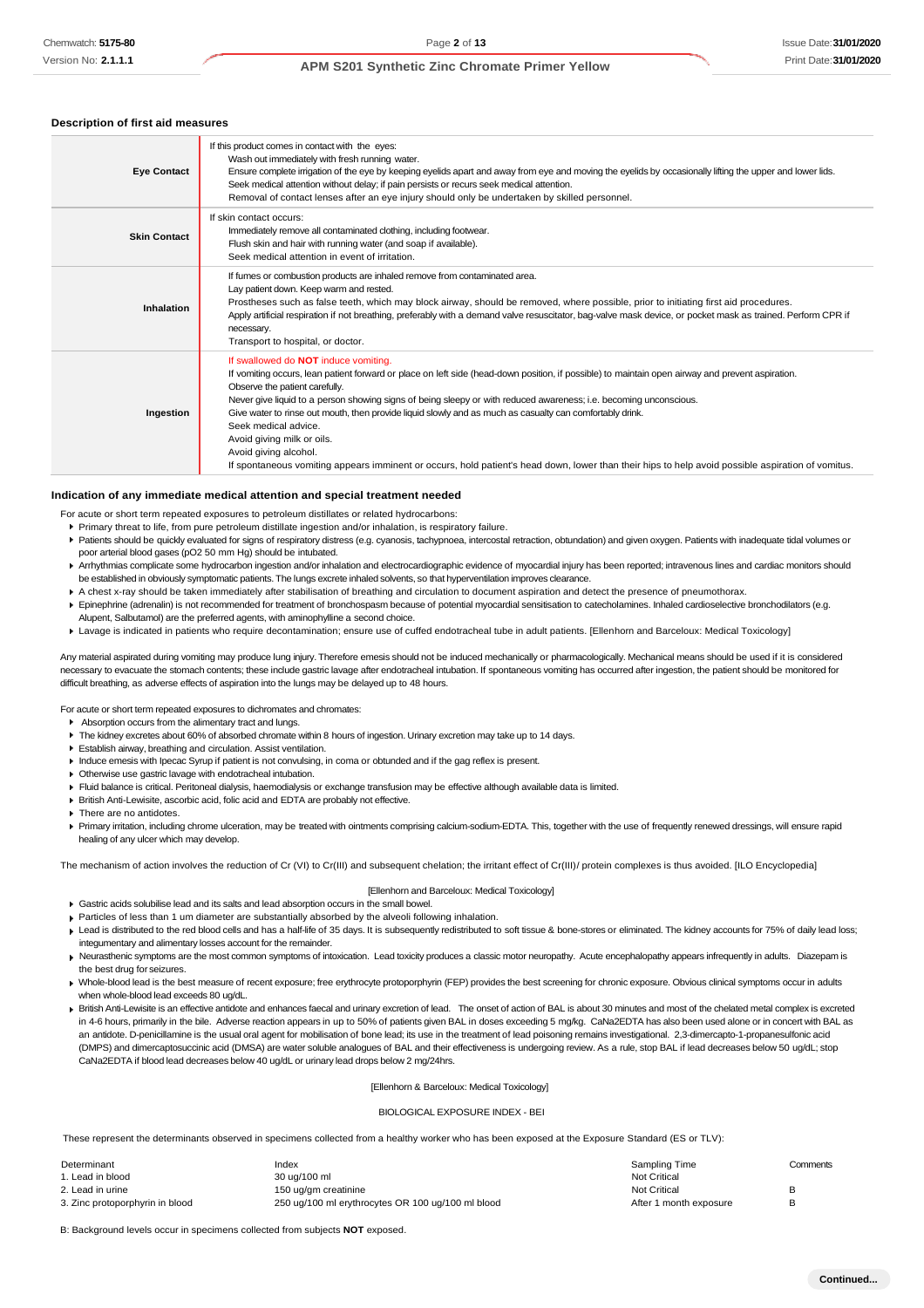# **SECTION 5 FIREFIGHTING MEASURES**

### **Extinguishing media** Foam. Dry chemical powder. BCF (where regulations permit). ▶ Carbon dioxide. Water spray or fog - Large fires only. **Special hazards arising from the substrate or mixture Fire Incompatibility**  $\bullet$  Avoid contamination with oxidising agents i.e. nitrates, oxidising acids, chlorine bleaches, pool chlorine etc. as ignition may result **Advice for firefighters Fire Fighting** Alert Fire Brigade and tell them location and nature of hazard. May be violently or explosively reactive. Wear breathing apparatus plus protective gloves. Prevent, by any means available, spillage from entering drains or water course. If safe, switch off electrical equipment until vapour fire hazard removed. Use water delivered as a fine spray to control fire and cool adjacent area. Avoid spraying water onto liquid pools. **DO NOT** approach containers suspected to be hot. Cool fire exposed containers with water spray from a protected location. If safe to do so, remove containers from path of fire. **Fire/Explosion Hazard** Liquid and vapour are flammable. Moderate fire hazard when exposed to heat or flame. Vapour forms an explosive mixture with air. Moderate explosion hazard when exposed to heat or flame.

## **SECTION 6 ACCIDENTAL RELEASE MEASURES**

#### **Personal precautions, protective equipment and emergency procedures**

| <b>Minor Spills</b> | Remove all ignition sources.<br>Clean up all spills immediately.<br>Avoid breathing vapours and contact with skin and eyes.<br>Control personal contact with the substance, by using protective equipment.<br>Contain and absorb small quantities with vermiculite or other absorbent material.<br>Wipe up.<br>Collect residues in a flammable waste container.                                                                                                                                                                                                                                                                                                                                                                                                                                                                                                                                                                                                       |
|---------------------|-----------------------------------------------------------------------------------------------------------------------------------------------------------------------------------------------------------------------------------------------------------------------------------------------------------------------------------------------------------------------------------------------------------------------------------------------------------------------------------------------------------------------------------------------------------------------------------------------------------------------------------------------------------------------------------------------------------------------------------------------------------------------------------------------------------------------------------------------------------------------------------------------------------------------------------------------------------------------|
| <b>Major Spills</b> | Clear area of personnel and move upwind.<br>Alert Fire Brigade and tell them location and nature of hazard.<br>May be violently or explosively reactive.<br>Wear breathing apparatus plus protective gloves.<br>Prevent, by any means available, spillage from entering drains or water course.<br>Consider evacuation (or protect in place).<br>No smoking, naked lights or ignition sources.<br>Increase ventilation<br>Stop leak if safe to do so.<br>Water spray or fog may be used to disperse /absorb vapour.<br>Contain spill with sand, earth or vermiculite.<br>Use only spark-free shovels and explosion proof equipment.<br>Collect recoverable product into labelled containers for recycling.<br>Absorb remaining product with sand, earth or vermiculite.<br>Collect solid residues and seal in labelled drums for disposal.<br>Wash area and prevent runoff into drains.<br>If contamination of drains or waterways occurs, advise emergency services. |
|                     |                                                                                                                                                                                                                                                                                                                                                                                                                                                                                                                                                                                                                                                                                                                                                                                                                                                                                                                                                                       |

Combustion products include,: carbon monoxide (CO), carbon dioxide (CO2), other pyrolysis products typical of burning organic material

Personal Protective Equipment advice is contained in Section 8 of the SDS.

Vapour may travel a considerable distance to source of ignition.

On combustion, may emit toxic fumes of carbon monoxide (CO).

Heating may cause expansion or decomposition leading to violent rupture of containers.

#### **SECTION 7 HANDLING AND STORAGE**

### **Precautions for safe handling**

| Safe handling | The conductivity of this material may make it a static accumulator., A liquid is typically considered nonconductive if its conductivity is below 100 pS/m and is<br>considered semi-conductive if its conductivity is below 10 000 pS/m., Whether a liquid is nonconductive or semi-conductive, the precautions are the same., A<br>number of factors, for example liquid temperature, presence of contaminants, and anti-static additives can greatly influence the conductivity of a liquid.<br>Even with proper grounding and bonding, this material can still accumulate an electrostatic charge. If sufficient charge is allowed to accumulate, electrostatic<br>discharge and ignition of flammable air-vapour mixtures can occur.<br>▶ Containers, even those that have been emptied, may contain explosive vapours.<br>▶ Do NOT cut, drill, grind, weld or perform similar operations on or near containers.<br>DO NOT allow clothing wet with material to stay in contact with skin<br>Avoid all personal contact, including inhalation.<br>▶ Wear protective clothing when risk of overexposure occurs.<br>• Use in a well-ventilated area.<br>Prevent concentration in hollows and sumps.<br>DO NOT enter confined spaces until atmosphere has been checked. |
|---------------|-------------------------------------------------------------------------------------------------------------------------------------------------------------------------------------------------------------------------------------------------------------------------------------------------------------------------------------------------------------------------------------------------------------------------------------------------------------------------------------------------------------------------------------------------------------------------------------------------------------------------------------------------------------------------------------------------------------------------------------------------------------------------------------------------------------------------------------------------------------------------------------------------------------------------------------------------------------------------------------------------------------------------------------------------------------------------------------------------------------------------------------------------------------------------------------------------------------------------------------------------------------------------|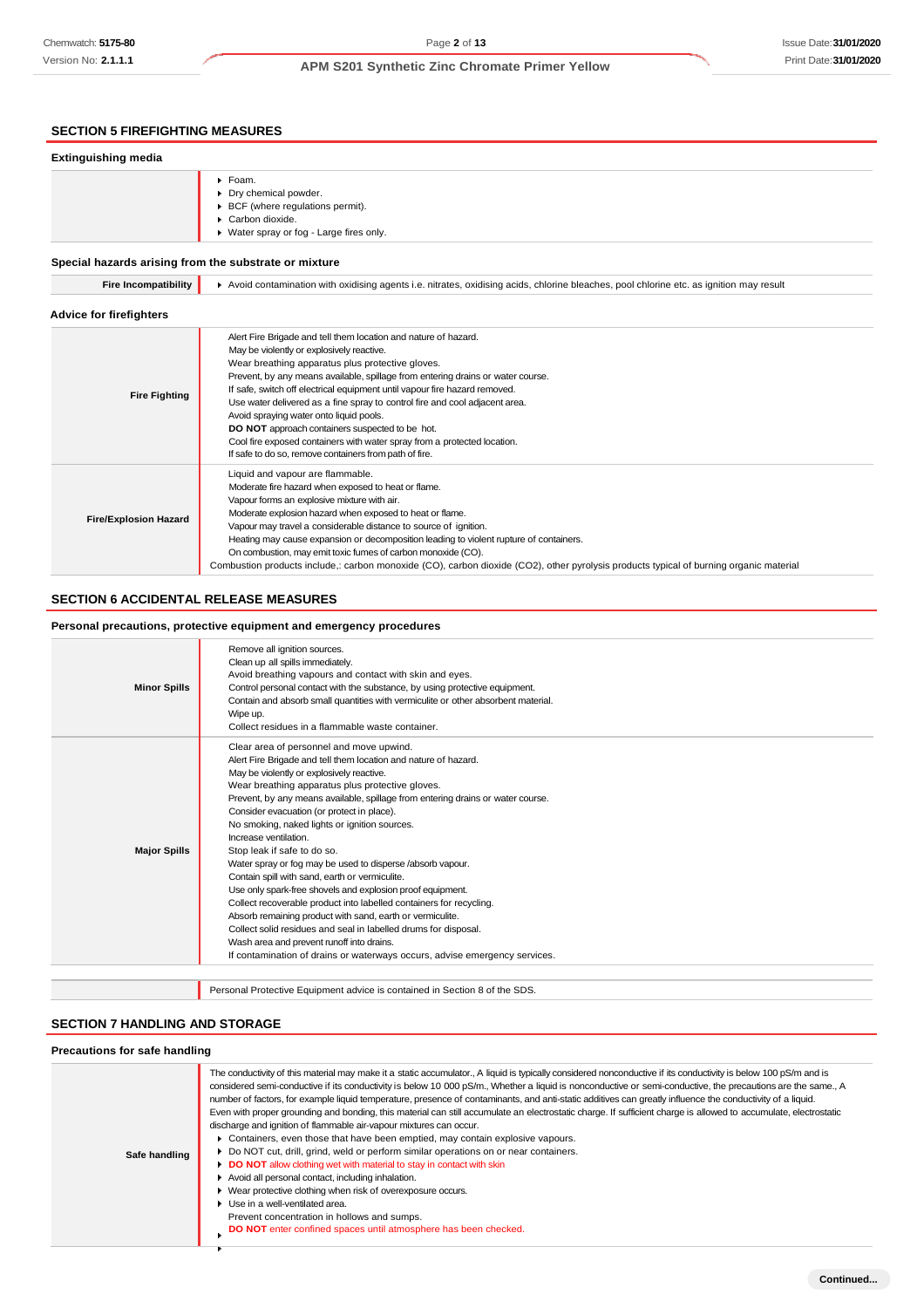|                          | Avoid smoking, naked lights or ignition sources.<br>Avoid generation of static electricity.<br><b>DO NOT</b> use plastic buckets.<br>Earth all lines and equipment.<br>Use spark-free tools when handling.<br>Avoid contact with incompatible materials.<br>When handling, DO NOT eat, drink or smoke.<br>Keep containers securely sealed when not in use.<br>Avoid physical damage to containers.<br>Always wash hands with soap and water after handling.<br>Work clothes should be laundered separately.<br>Use good occupational work practice.<br>Observe manufacturer's storage and handling recommendations contained within this MSDS.                                                                                                                                                                                                                                                                                                                                                                                                                                                                                                                                                                                                                                                                                                                                                                                                                                                                                                                                                                                                                                                                                                                                                                                                                                                    |
|--------------------------|---------------------------------------------------------------------------------------------------------------------------------------------------------------------------------------------------------------------------------------------------------------------------------------------------------------------------------------------------------------------------------------------------------------------------------------------------------------------------------------------------------------------------------------------------------------------------------------------------------------------------------------------------------------------------------------------------------------------------------------------------------------------------------------------------------------------------------------------------------------------------------------------------------------------------------------------------------------------------------------------------------------------------------------------------------------------------------------------------------------------------------------------------------------------------------------------------------------------------------------------------------------------------------------------------------------------------------------------------------------------------------------------------------------------------------------------------------------------------------------------------------------------------------------------------------------------------------------------------------------------------------------------------------------------------------------------------------------------------------------------------------------------------------------------------------------------------------------------------------------------------------------------------|
| <b>Other information</b> | Atmosphere should be regularly checked against established exposure standards to ensure safe working conditions.<br>Store in original containers in approved flammable liquid storage area.<br>Store away from incompatible materials in a cool, dry, well-ventilated area.<br><b>DO NOT</b> store in pits, depressions, basements or areas where vapours may be trapped.<br>No smoking, naked lights, heat or ignition sources.<br>Storage areas should be clearly identified, well illuminated, clear of obstruction and accessible only to trained and authorised personnel - adequate security<br>must be provided so that unauthorised personnel do not have access.<br>Store according to applicable regulations for flammable materials for storage tanks, containers, piping, buildings, rooms, cabinets, allowable quantities and<br>minimum storage distances.<br>Use non-sparking ventilation systems, approved explosion proof equipment and intrinsically safe electrical systems.<br>Have appropriate extinguishing capability in storage area (e.g. portable fire extinguishers - dry chemical, foam or carbon dioxide) and flammable gas<br>detectors.<br>Keep adsorbents for leaks and spills readily available.<br>Protect containers against physical damage and check regularly for leaks.<br>Observe manufacturer's storage and handling recommendations contained within this MSDS.<br>In addition, for tank storages (where appropriate):<br>Store in grounded, properly designed and approved vessels and away from incompatible materials.<br>For bulk storages, consider use of floating roof or nitrogen blanketed vessels; where venting to atmosphere is possible, equip storage tank vents with flame<br>arrestors; inspect tank vents during winter conditions for vapour/ice build-up.<br>Storage tanks should be above ground and diked to hold entire contents. |

## **Conditions for safe storage, including any incompatibilities**

| Suitable container      | Packing as supplied by manufacturer.<br>Plastic containers may only be used if approved for flammable liquid.<br>Check that containers are clearly labelled and free from leaks.<br>For low viscosity materials (i): Drums and jerry cans must be of the non-removable head type. (ii): Where a can is to be used as an inner package, the can<br>must have a screwed enclosure.<br>For materials with a viscosity of at least 2680 cSt. (23 deg. C)<br>For manufactured product having a viscosity of at least 250 cSt. (23 deg. C)<br>Manufactured product that requires stirring before use and having a viscosity of at least 20 cSt (25 deg. C): (i) Removable head packaging; (ii) Cans with<br>friction closures and (iii) low pressure tubes and cartridges may be used.<br>Where combination packages are used, and the inner packages are of glass, there must be sufficient inert cushioning material in contact with inner and outer<br>packages<br>In addition, where inner packagings are glass and contain liquids of packing group I there must be sufficient inert absorbent to absorb any spillage, unless<br>the outer packaging is a close fitting moulded plastic box and the substances are not incompatible with the plastic. |
|-------------------------|------------------------------------------------------------------------------------------------------------------------------------------------------------------------------------------------------------------------------------------------------------------------------------------------------------------------------------------------------------------------------------------------------------------------------------------------------------------------------------------------------------------------------------------------------------------------------------------------------------------------------------------------------------------------------------------------------------------------------------------------------------------------------------------------------------------------------------------------------------------------------------------------------------------------------------------------------------------------------------------------------------------------------------------------------------------------------------------------------------------------------------------------------------------------------------------------------------------------------------------------------|
| Storage incompatibility | Avoid storage with reducing agents.<br>Avoid strong bases.                                                                                                                                                                                                                                                                                                                                                                                                                                                                                                                                                                                                                                                                                                                                                                                                                                                                                                                                                                                                                                                                                                                                                                                           |

# **SECTION 8 EXPOSURE CONTROLS / PERSONAL PROTECTION**

### **Control parameters**

## **OCCUPATIONAL EXPOSURE LIMITS (OEL)**

## **INGREDIENT DATA**

| Source                                                                        | Ingredient       | <b>Material name</b>                                                         | <b>TWA</b>              | <b>STEL</b>      | Peak             | <b>Notes</b>     |
|-------------------------------------------------------------------------------|------------------|------------------------------------------------------------------------------|-------------------------|------------------|------------------|------------------|
| Singapore Permissible<br><b>Exposure Limits of Toxic</b><br>Substances        | white spirit     | Naphtha                                                                      | 1370 mg/m3 / 300<br>ppm | Not<br>Available | Not<br>Available | Not<br>Available |
| Singapore Permissible<br><b>Exposure Limits of Toxic</b><br><b>Substances</b> | white spirit     | Stoddard solvent                                                             | 525 mg/m3 / 100<br>ppm  | Not<br>Available | Not<br>Available | Not<br>Available |
| Singapore Permissible<br><b>Exposure Limits of Toxic</b><br><b>Substances</b> | zinc<br>chromate | Chromium, metal and inorganic compounds, as Cr: Insoluble Cr<br>VI compounds | $0.01 \text{ mg/m}$ 3   | Not<br>Available | Not<br>Available | Not<br>Available |
| Singapore Permissible<br><b>Exposure Limits of Toxic</b><br>Substances        | zinc<br>chromate | Zinc chromates, as Cr.                                                       | $0.01 \text{ mg/m}$ 3   | Not<br>Available | Not<br>Available | Not<br>Available |

### **EMERGENCY LIMITS**

| Ingredient   | <b>Material name</b>                                                         | TEEL-1                | TEEL-2             | TEEL-3            |
|--------------|------------------------------------------------------------------------------|-----------------------|--------------------|-------------------|
| white spirit | Naphtha, hydrotreated heavy; (Isopar L-rev 2)                                | $171$ ppm             | $171$ ppm          | 570 ppm           |
| white spirit | Solvent naphtha, petroleum, medium aliphatic; (Mineral spirits, naphtha)     | $0.32 \text{ mg/m}$ 3 | $3.5 \text{ mg/m}$ | $21 \text{ mg/m}$ |
| white spirit | Rubber solvent; (Naphtha (petroleum) light aliphatic)                        | 264 ppm               | 1700 ppm           | 10000 ppm         |
| white spirit | Petroleum distillates; (Petroleum crude oil)                                 | 87.5 ppm              | 450 ppm            | 10000 ppm         |
| white spirit | Naphtha (coal tar); (Naphtha [petroleum] light aliphatic; Aliphatic naphtha) | 300 ppm               | 1700 ppm           | 10000 ppm         |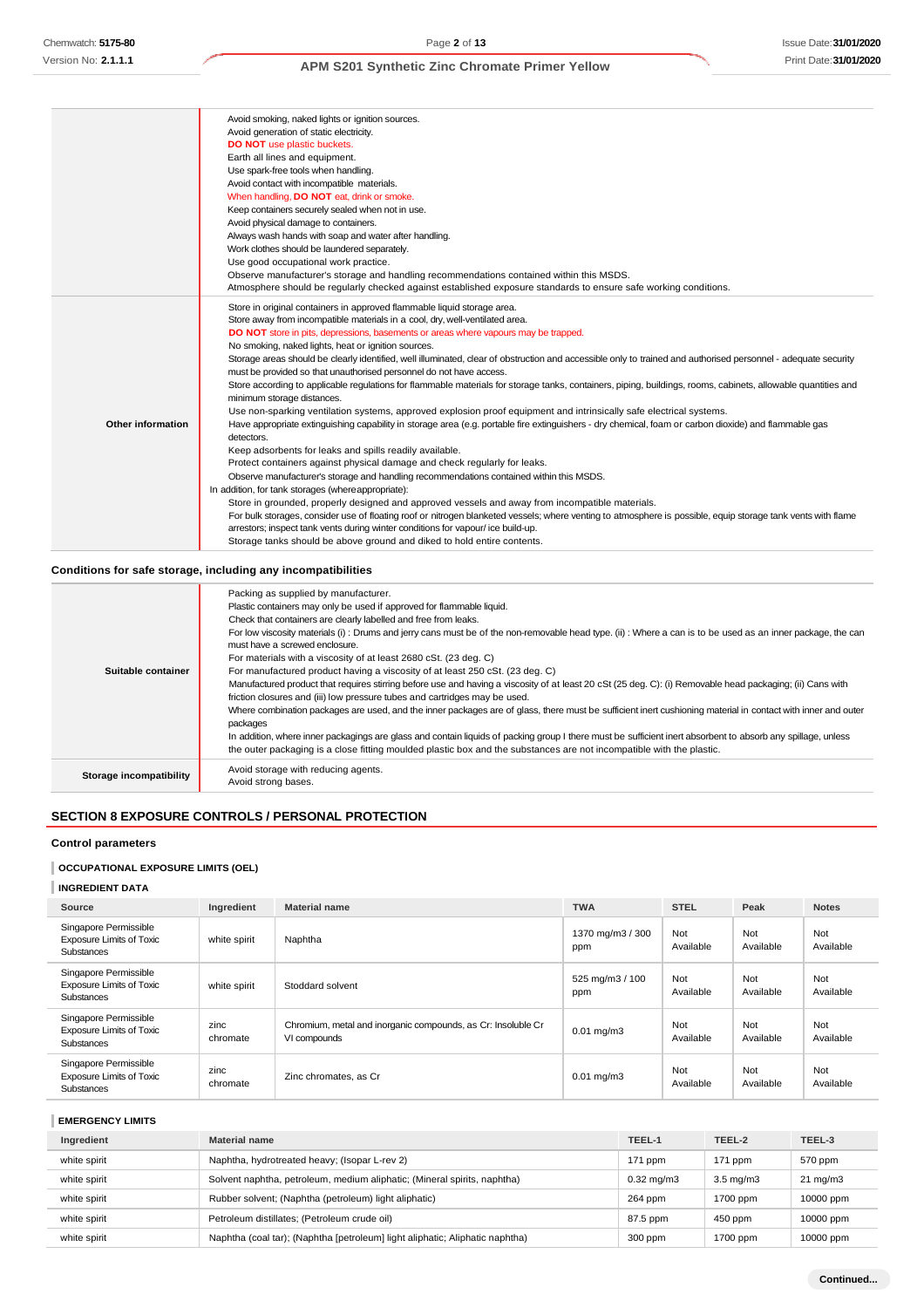| white spirit                 | Petroleum spirits; (VM & P Naphtha, Ligroine, Paint solvent) | 75 ppm                                                                    | 400 ppm | 400 ppm  |           |
|------------------------------|--------------------------------------------------------------|---------------------------------------------------------------------------|---------|----------|-----------|
| white spirit                 | Mineral oil, white                                           |                                                                           |         | 82 mg/m3 | 490 mg/m3 |
| white spirit                 |                                                              | Stoddard solvent; (Mineral spirits, 85% nonane and 15% trimethyl benzene) |         | 350 ppm  | 29500 ppm |
| zinc chromate                | Pigment yellow 36; (Zinc chromate)                           |                                                                           |         |          | 54 mg/m3  |
|                              |                                                              |                                                                           |         |          |           |
| Ingredient                   | <b>Original IDLH</b>                                         | <b>Revised IDLH</b>                                                       |         |          |           |
| white spirit                 | 29,500 mg/m3 / 10,000 ppm / 10,000 [LEL] ppm                 | 20,000 mg/m3 / 1,100 [LEL] ppm / 1,000 [LEL] ppm                          |         |          |           |
| zinc chromate                | Not Available                                                | Not Available                                                             |         |          |           |
| lead sulfochromate           | 700 mg/m3                                                    | $100 \text{ mg/m}$                                                        |         |          |           |
| lead(2+) isooctanoate, basic | 700 mg/m3                                                    | $100 \text{ mg/m}$ 3                                                      |         |          |           |

## **Exposure controls**

| Appropriate engineering<br>controls             | Engineering controls are used to remove a hazard or place a barrier between the worker and the hazard. Well-designed engineering controls can be highly<br>effective in protecting workers and will typically be independent of worker interactions to provide this high level of protection.<br>The basic types of engineering controls are:<br>Process controls which involve changing the way a job activity or process is done to reduce the risk.<br>Enclosure and/or isolation of emission source which keeps a selected hazard "physically" away from the worker and ventilation that strategically "adds" and<br>"removes" air in the work environment. Ventilation can remove or dilute an air contaminant if designed properly. The design of a ventilation system must match<br>the particular process and chemical or contaminant in use.<br>Employers may need to use multiple types of controls to prevent employee overexposure.<br>Employees exposed to confirmed human carcinogens should be authorized to do so by the employer, and work in a regulated area.<br>Work should be undertaken in an isolated system such as a "glove-box". Employees should wash their hands and arms upon completion of the assigned task<br>and before engaging in other activities not associated with the isolated system.<br>Within regulated areas, the carcinogen should be stored in sealed containers, or enclosed in a closed system, including piping systems, with any sample<br>ports or openings closed while the carcinogens are contained within.<br>Open-vessel systems are prohibited.<br>Each operation should be provided with continuous local exhaust ventilation so that air movement is always from ordinary work areas to the operation.<br>Exhaust air should not be discharged to regulated areas, non-regulated areas or the external environment unless decontaminated. Clean make-up air should<br>be introduced in sufficient volume to maintain correct operation of the local exhaust system.<br>For maintenance and decontamination activities, authorized employees entering the area should be provided with and required to wear clean, impervious<br>garments, including gloves, boots and continuous-air supplied hood. Prior to removing protective garments the employee should undergo decontamination<br>and be required to shower upon removal of the garments and hood.<br>Except for outdoor systems, regulated areas should be maintained under negative pressure (with respect to non-regulated areas).<br>Local exhaust ventilation requires make-up air be supplied in equal volumes to replaced air.<br>Laboratory hoods must be designed and maintained so as to draw air inward at an average linear face velocity of 0.76 m/sec with a minimum of 0.64 m/sec.<br>Design and construction of the fume hood requires that insertion of any portion of the employees body, other than hands and arms, be disallowed. |
|-------------------------------------------------|-------------------------------------------------------------------------------------------------------------------------------------------------------------------------------------------------------------------------------------------------------------------------------------------------------------------------------------------------------------------------------------------------------------------------------------------------------------------------------------------------------------------------------------------------------------------------------------------------------------------------------------------------------------------------------------------------------------------------------------------------------------------------------------------------------------------------------------------------------------------------------------------------------------------------------------------------------------------------------------------------------------------------------------------------------------------------------------------------------------------------------------------------------------------------------------------------------------------------------------------------------------------------------------------------------------------------------------------------------------------------------------------------------------------------------------------------------------------------------------------------------------------------------------------------------------------------------------------------------------------------------------------------------------------------------------------------------------------------------------------------------------------------------------------------------------------------------------------------------------------------------------------------------------------------------------------------------------------------------------------------------------------------------------------------------------------------------------------------------------------------------------------------------------------------------------------------------------------------------------------------------------------------------------------------------------------------------------------------------------------------------------------------------------------------------------------------------------------------------------------------------------------------------------------------------------------------------------------------------------------------------------------------------------------------------------------------------------------------------------------------------------------------------------------------------------------------------------------------------------------------------------------------------------------------------------------------------------------------|
| <b>Personal protection</b>                      |                                                                                                                                                                                                                                                                                                                                                                                                                                                                                                                                                                                                                                                                                                                                                                                                                                                                                                                                                                                                                                                                                                                                                                                                                                                                                                                                                                                                                                                                                                                                                                                                                                                                                                                                                                                                                                                                                                                                                                                                                                                                                                                                                                                                                                                                                                                                                                                                                                                                                                                                                                                                                                                                                                                                                                                                                                                                                                                                                                         |
| Eye and face protection                         | Safety glasses with side shields.<br>Chemical goggles.<br>Contact lenses may pose a special hazard; soft contact lenses may absorb and concentrate irritants. A written policy document, describing the wearing of<br>lenses or restrictions on use, should be created for each workplace or task. This should include a review of lens absorption and adsorption for the class of<br>chemicals in use and an account of injury experience. Medical and first-aid personnel should be trained in their removal and suitable equipment should be<br>readily available. In the event of chemical exposure, begin eye irrigation immediately and remove contact lens as soon as practicable. Lens should be removed<br>at the first signs of eye redness or irritation - lens should be removed in a clean environment only after workers have washed hands thoroughly. [CDC NIOSH<br>Current Intelligence Bulletin 59], [AS/NZS 1336 or national equivalent]                                                                                                                                                                                                                                                                                                                                                                                                                                                                                                                                                                                                                                                                                                                                                                                                                                                                                                                                                                                                                                                                                                                                                                                                                                                                                                                                                                                                                                                                                                                                                                                                                                                                                                                                                                                                                                                                                                                                                                                                              |
| <b>Skin protection</b>                          | See Hand protection below                                                                                                                                                                                                                                                                                                                                                                                                                                                                                                                                                                                                                                                                                                                                                                                                                                                                                                                                                                                                                                                                                                                                                                                                                                                                                                                                                                                                                                                                                                                                                                                                                                                                                                                                                                                                                                                                                                                                                                                                                                                                                                                                                                                                                                                                                                                                                                                                                                                                                                                                                                                                                                                                                                                                                                                                                                                                                                                                               |
| Hands/feet protection<br><b>Body protection</b> | Wear chemical protective gloves, e.g. PVC.<br>Wear safety footwear or safety gumboots, e.g. Rubber<br>NOTE:<br>The material may produce skin sensitisation in predisposed individuals. Care must be taken, when removing gloves and other protective equipment, to avoid<br>all possible skin contact.<br>► Contaminated leather items, such as shoes, belts and watch-bands should be removed and destroyed.<br>The selection of suitable gloves does not only depend on the material, but also on further marks of quality which vary from manufacturer to manufacturer. Where<br>the chemical is a preparation of several substances, the resistance of the glove material can not be calculated in advance and has therefore to be checked prior<br>to the application.<br>The exact break through time for substances has to be obtained from the manufacturer of the protective gloves and has to be observed when making a final<br>choice.<br>Suitability and durability of glove type is dependent on usage. Important factors in the selection of gloves include:<br>Firequency and duration of contact,<br>• chemical resistance of glove material,<br>glove thickness and<br>$\bullet$ dexterity<br>Select gloves tested to a relevant standard (e.g. Europe EN 374, US F739, AS/NZS 2161.1 or national equivalent).<br>▶ When prolonged or frequently repeated contact may occur, a glove with a protection class of 5 or higher (breakthrough time greater than 240 minutes<br>according to EN 374, AS/NZS 2161.10.1 or national equivalent) is recommended.<br>> When only brief contact is expected, a glove with a protection class of 3 or higher (breakthrough time greater than 60 minutes according to EN 374, AS/NZS<br>2161.10.1 or national equivalent) is recommended.<br>▶ Some glove polymer types are less affected by movement and this should be taken into account when considering gloves for long-term use.<br>Contaminated gloves should be replaced.<br>Gloves must only be wom on clean hands. After using gloves, hands should be washed and dried thoroughly. Application of a non-perfumed moisturiser is<br>recommended.<br>See Other protection below                                                                                                                                                                                                                                                                                                                                                                                                                                                                                                                                                                                                                                                                                                                                                                          |
|                                                 |                                                                                                                                                                                                                                                                                                                                                                                                                                                                                                                                                                                                                                                                                                                                                                                                                                                                                                                                                                                                                                                                                                                                                                                                                                                                                                                                                                                                                                                                                                                                                                                                                                                                                                                                                                                                                                                                                                                                                                                                                                                                                                                                                                                                                                                                                                                                                                                                                                                                                                                                                                                                                                                                                                                                                                                                                                                                                                                                                                         |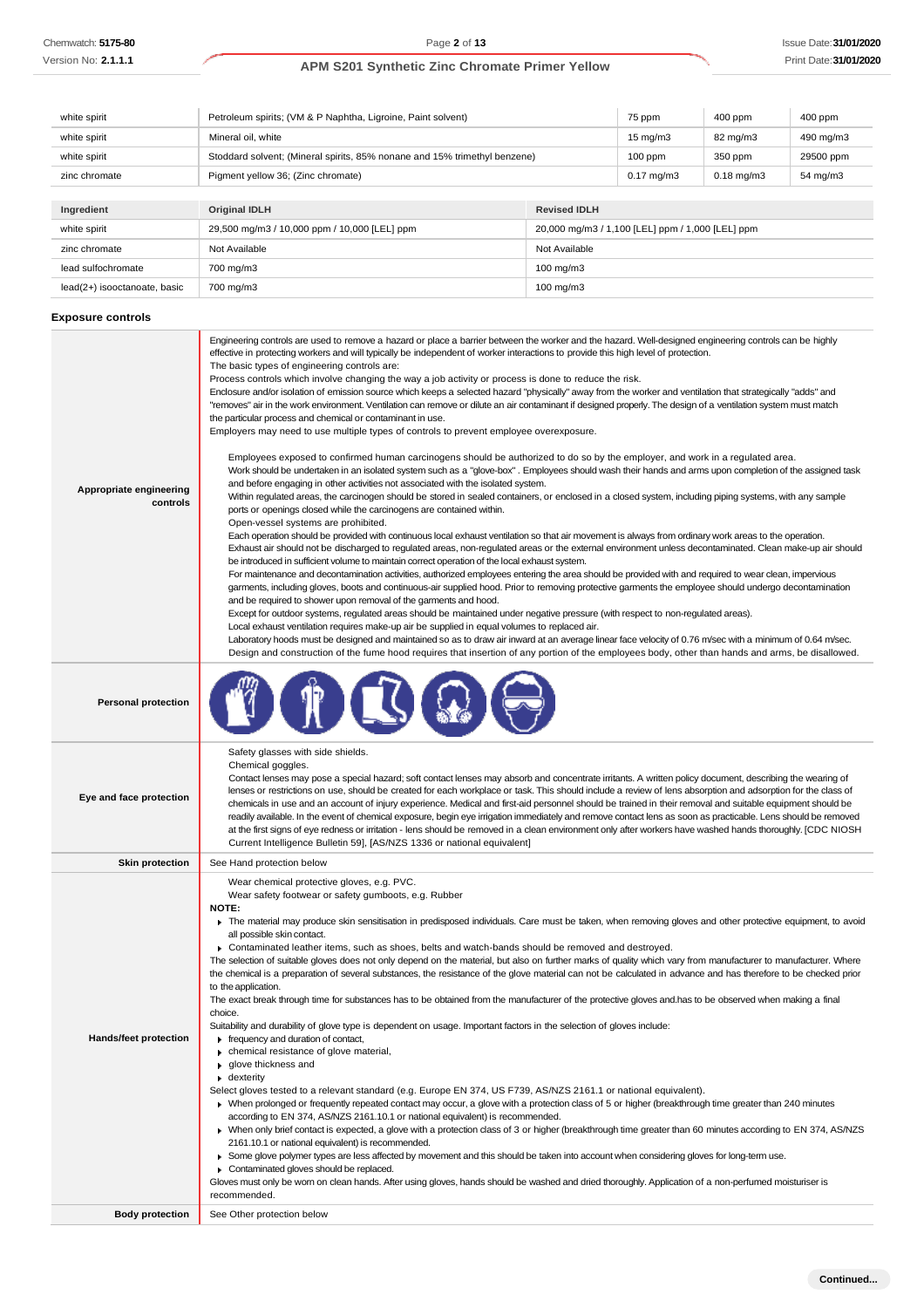| Other protection       | Employees working with confirmed human carcinogens should be provided with, and be required to wear, clean, full body protective clothing (smocks,<br>coveralls, or long-sleeved shirt and pants), shoe covers and gloves prior to entering the regulated area. [AS/NZS ISO 6529:2006 or national equivalent]<br>Employees engaged in handling operations involving carcinogens should be provided with, and required to wear and use half-face filter-type respirators with<br>filters for dusts, mists and fumes, or air purifying canisters or cartridges. A respirator affording higher levels of protection may be substituted. [AS/NZS 1715<br>or national equivalent]<br>Emergency deluge showers and eyewash fountains, supplied with potable water, should be located near, within sight of, and on the same level with locations<br>where direct exposure is likely.<br>Prior to each exit from an area containing confirmed human carcinogens, employees should be required to remove and leave protective clothing and<br>equipment at the point of exit and at the last exit of the day, to place used clothing and equipment in impervious containers at the point of exit for purposes of<br>decontamination or disposal. The contents of such impervious containers must be identified with suitable labels. For maintenance and decontamination<br>activities, authorized employees entering the area should be provided with and required to wear clean, impervious garments, including gloves, boots and<br>continuous-air supplied hood.<br>Prior to removing protective garments the employee should undergo decontamination and be required to shower upon removal of the garments and hood.<br>Overalls.<br>PVC Apron.<br>PVC protective suit may be required if exposure severe.<br>Eyewash unit.<br>Ensure there is ready access to a safety shower.<br>Some plastic personal protective equipment (PPE) (e.g. gloves, aprons, overshoes) are not recommended as they may produce static electricity.<br>For large scale or continuous use wear tight-weave non-static clothing (no metallic fasteners, cuffs or pockets).<br>Non sparking safety or conductive footwear should be considered. Conductive footwear describes a boot or shoe with a sole made from a conductive compound<br>chemically bound to the bottom components, for permanent control to electrically ground the foot an shall dissipate static electricity from the body to reduce the<br>possibility of ignition of volatile compounds. Electrical resistance must range between 0 to 500,000 ohms. Conductive shoes should be stored in lockers close<br>to the room in which they are worn. Personnel who have been issued conductive footwear should not wear them from their place of work to their homes and<br>return. |
|------------------------|-------------------------------------------------------------------------------------------------------------------------------------------------------------------------------------------------------------------------------------------------------------------------------------------------------------------------------------------------------------------------------------------------------------------------------------------------------------------------------------------------------------------------------------------------------------------------------------------------------------------------------------------------------------------------------------------------------------------------------------------------------------------------------------------------------------------------------------------------------------------------------------------------------------------------------------------------------------------------------------------------------------------------------------------------------------------------------------------------------------------------------------------------------------------------------------------------------------------------------------------------------------------------------------------------------------------------------------------------------------------------------------------------------------------------------------------------------------------------------------------------------------------------------------------------------------------------------------------------------------------------------------------------------------------------------------------------------------------------------------------------------------------------------------------------------------------------------------------------------------------------------------------------------------------------------------------------------------------------------------------------------------------------------------------------------------------------------------------------------------------------------------------------------------------------------------------------------------------------------------------------------------------------------------------------------------------------------------------------------------------------------------------------------------------------------------------------------------------------------------------------------------------------------------------------------------------------------------------------------------------------------------------------------------------------------------------------------------------------------------------------------------------------------------------------------------------------------|
| <b>Thermal hazards</b> | Not Available                                                                                                                                                                                                                                                                                                                                                                                                                                                                                                                                                                                                                                                                                                                                                                                                                                                                                                                                                                                                                                                                                                                                                                                                                                                                                                                                                                                                                                                                                                                                                                                                                                                                                                                                                                                                                                                                                                                                                                                                                                                                                                                                                                                                                                                                                                                                                                                                                                                                                                                                                                                                                                                                                                                                                                                                                 |

#### **Recommended material(s)**

#### **GLOVE SELECTION INDEX**

Glove selection is based on a modified presentation of the: *"***Forsberg Clothing Performance Index".**

The effect(s) of the following substance(s) are taken into account in the *computergenerated* selection:

APM S201 Synthetic Zinc Chromate Primer Yellow Not Available

**Material CPI**

\* CPI - Chemwatch Performance Index

A: Best Selection

B: Satisfactory; may degrade after 4 hours continuous immersion

C: Poor to Dangerous Choice for other than short term immersion

**NOTE**: As a series of factors will influence the actual performance of the glove, a final selection must be based on detailed observation. -

\* Where the glove is to be used on a short term, casual or infrequent basis, factors such as "feel" or convenience (e.g. disposability), may dictate a choice of gloves which might otherwise be unsuitable following long-term or frequent use. A qualified practitioner should be consulted.

#### **Respiratory protection**

Type A Filter of sufficient capacity. (AS/NZS 1716 & 1715, EN 143:2000 & 149:2001, ANSI Z88 or national equivalent)

Where the concentration of gas/particulates in the breathing zone, approaches or exceeds the "Exposure Standard" (or ES), respiratory protection is required.

Degree of protection varies with both face-piece and Class of filter; the nature of protection varies with Type of filter.

| <b>Required Minimum</b><br><b>Protection Factor</b> | <b>Half-Face</b><br>Respirator | <b>Full-Face</b><br>Respirator | <b>Powered Air</b><br>Respirator |
|-----------------------------------------------------|--------------------------------|--------------------------------|----------------------------------|
| up to $10 \times ES$                                | Air-line*                      | $A-2$                          | $A-PAPR-2$ $\wedge$              |
| up to $20 \times ES$                                | ٠                              | $A-3$                          | ٠                                |
| $20+ x ES$                                          | -                              | Air-line**                     | ٠                                |

\* - Continuous-flow; \*\* - Continuous-flow or positive pressure demand

^ - Full-face

A(All classes) = Organic vapours, B AUS or B1 = Acid gasses, B2 = Acid gas or hydrogen cyanide(HCN), B3 = Acid gas or hydrogen cyanide(HCN), E = Sulfur dioxide(SO2), G = Agricultural chemicals, K = Ammonia(NH3), Hg = Mercury, NO = Oxides of nitrogen, MB = Methyl bromide, AX = Low boiling point organic compounds(below 65 degC)

### **SECTION 9 PHYSICAL AND CHEMICAL PROPERTIES**

#### **Information on basic physical and chemical properties**

**Appearance** Yellow flammable liquid with a characteristic odour; does not mix with water.

| <b>Physical state</b>                           | Liquid         | Relative density (Water = 1)                      | $-1.34$        |
|-------------------------------------------------|----------------|---------------------------------------------------|----------------|
| Odour                                           | Not Available  | <b>Partition coefficient</b><br>n-octanol / water | Not Available  |
| Odour threshold                                 | Not Available  | Auto-ignition temperature<br>$(^{\circ}C)$        | Not Available  |
| pH (as supplied)                                | Not Applicable | Decomposition<br>temperature                      | Not Available  |
| Melting point / freezing<br>point (°C)          | Not Available  | <b>Viscosity (cSt)</b>                            | 70-74 KU       |
| Initial boiling point and<br>boiling range (°C) | Not Available  | Molecular weight (g/mol)                          | Not Applicable |
| Flash point (°C)                                | 35             | <b>Taste</b>                                      | Not Available  |
| <b>Evaporation rate</b>                         | Not Available  | <b>Explosive properties</b>                       | Not Available  |
| Flammability                                    | Flammable.     | <b>Oxidising properties</b>                       | Not Available  |
| Upper Explosive Limit (%)                       | Not Available  | Surface Tension (dyn/cm or<br>mN/m                | Not Available  |
| Lower Explosive Limit (%)                       | Not Available  | <b>Volatile Component (%vol)</b>                  | 50-60          |
| Vapour pressure (kPa)                           | Not Available  | Gas group                                         | Not Available  |
| Solubility in water (g/L)                       | Immiscible     | pH as a solution (1%)                             | Not Applicable |
| Vapour density (Air = 1)                        | Not Available  | VOC g/L                                           | Not Available  |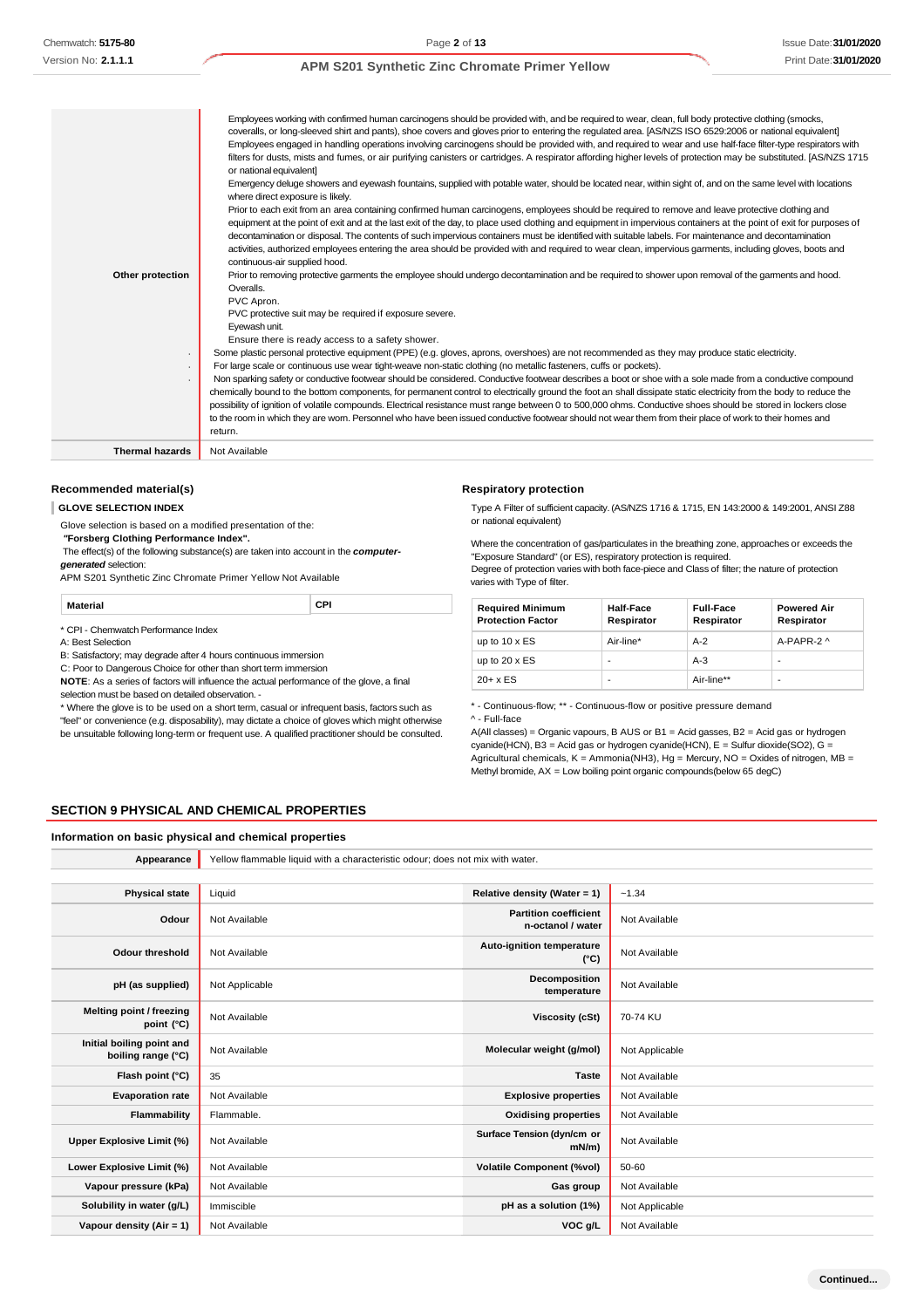# **SECTION 10 STABILITY AND REACTIVITY**

| Reactivity                                 | See section 7                                                                                                                    |
|--------------------------------------------|----------------------------------------------------------------------------------------------------------------------------------|
| <b>Chemical stability</b>                  | Unstable in the presence of incompatible materials.<br>Product is considered stable.<br>Hazardous polymerisation will not occur. |
| Possibility of hazardous<br>reactions      | See section 7                                                                                                                    |
| <b>Conditions to avoid</b>                 | See section 7                                                                                                                    |
| Incompatible materials                     | See section 7                                                                                                                    |
| <b>Hazardous decomposition</b><br>products | See section 5                                                                                                                    |

## **SECTION 11 TOXICOLOGICAL INFORMATION**

# **Information on toxicological effects**

| Inhaled                                                  | Inhalation of vapours or aerosols (mists, fumes), generated by the material during the course of normal handling, may be harmful.<br>Inhalation of vapours may cause drowsiness and dizziness. This may be accompanied by sleepiness, reduced alertness, loss of reflexes, lack of co-ordination,<br>and vertigo.<br>Inhalation may result in chrome ulcers or sores of nasal mucosa and lung damage.<br>Inhaling high concentrations of mixed hydrocarbons can cause narcosis, with nausea, vomiting and lightheadedness. Low molecular weight (C2-C12)<br>hydrocarbons can irritate mucous membranes and cause incoordination, giddiness, nausea, vertigo, confusion, headache, appetite loss, drowsiness, tremors<br>and stupor.<br>Central nervous system (CNS) depression may include general discomfort, symptoms of giddiness, headache, dizziness, nausea, anaesthetic effects, slowed<br>reaction time, slurred speech and may progress to unconsciousness. Serious poisonings may result in respiratory depression and may be fatal.<br>Inhalation of high concentrations of gas/vapour causes lung irritation with coughing and nausea, central nervous depression with headache and dizziness,<br>slowing of reflexes, fatigue and inco-ordination.                                                                                                                                                                                                                                                                                                                                                                                                                                                                                                                                                                                                             |                                                                                                    |  |
|----------------------------------------------------------|-----------------------------------------------------------------------------------------------------------------------------------------------------------------------------------------------------------------------------------------------------------------------------------------------------------------------------------------------------------------------------------------------------------------------------------------------------------------------------------------------------------------------------------------------------------------------------------------------------------------------------------------------------------------------------------------------------------------------------------------------------------------------------------------------------------------------------------------------------------------------------------------------------------------------------------------------------------------------------------------------------------------------------------------------------------------------------------------------------------------------------------------------------------------------------------------------------------------------------------------------------------------------------------------------------------------------------------------------------------------------------------------------------------------------------------------------------------------------------------------------------------------------------------------------------------------------------------------------------------------------------------------------------------------------------------------------------------------------------------------------------------------------------------------------------------------------------------------------------------------------------|----------------------------------------------------------------------------------------------------|--|
| Ingestion                                                | Accidental ingestion of the material may be harmful; animal experiments indicate that ingestion of less than 150 gram may be fatal or may produce serious<br>damage to the health of the individual.<br>Swallowing of the liquid may cause aspiration into the lungs with the risk of chemical pneumonitis; serious consequences may result. (ICSC13733)<br>Ingestion of petroleum hydrocarbons can irritate the pharynx, oesophagus, stomach and small intestine, and cause swellings and ulcers of the mucous.<br>Symptoms include a burning mouth and throat; larger amounts can cause nausea and vomiting, narcosis, weakness, dizziness, slow and shallow breathing,<br>abdominal swelling, unconsciousness and convulsions.                                                                                                                                                                                                                                                                                                                                                                                                                                                                                                                                                                                                                                                                                                                                                                                                                                                                                                                                                                                                                                                                                                                                           |                                                                                                    |  |
| <b>Skin Contact</b>                                      | This material can cause inflammation of the skin on contact in some persons.<br>The material may accentuate any pre-existing dermatitis condition<br>Repeated exposure may cause skin cracking, flaking or drying following normal handling and use.<br>Skin contact with the material may damage the health of the individual; systemic effects may result following absorption.<br>Skin contact may result in severe irritation particularly to broken skin. Ulceration known as "chrome ulcers" may develop. Chrome ulcers and skin cancer are<br>significantly related.<br>Open cuts, abraded or irritated skin should not be exposed to this material<br>Entry into the blood-stream, through, for example, cuts, abrasions or lesions, may produce systemic injury with harmful effects. Examine the skin prior to the use<br>of the material and ensure that any external damage is suitably protected.                                                                                                                                                                                                                                                                                                                                                                                                                                                                                                                                                                                                                                                                                                                                                                                                                                                                                                                                                              |                                                                                                    |  |
| Eye                                                      | There is some evidence to suggest that this material can cause eye irritation and damage in some persons.<br>Direct eye contact with petroleum hydrocarbons can be painful, and the corneal epithelium may be temporarily damaged. Aromatic species can cause irritation<br>and excessive tear secretion.                                                                                                                                                                                                                                                                                                                                                                                                                                                                                                                                                                                                                                                                                                                                                                                                                                                                                                                                                                                                                                                                                                                                                                                                                                                                                                                                                                                                                                                                                                                                                                   |                                                                                                    |  |
| Chronic                                                  | Substance accumulation, in the human body, is likely and may cause some concem following repeated or long-term occupational exposure.<br>Skin contact with the material is more likely to cause a sensitisation reaction in some persons compared to the general population.<br>There is sufficient evidence to suggest that this material directly causes cancer in humans.<br>Ample evidence exists that developmental disorders are directly caused by human exposure to the material.<br>Ample evidence from experiments exists that there is a suspicion this material directly reduces fertility.<br>There is some evidence that inhaling this product is more likely to cause a sensitisation reaction in some persons compared to the general population.<br>Constant or exposure over long periods to mixed hydrocarbons may produce stupor with dizziness, weakness and visual disturbance, weight loss and anaemia,<br>and reduced liver and kidney function. Skin exposure may result in drying and cracking and redness of the skin.<br>Welding or flame cutting of metals with zinc or zinc dust coatings may result in inhalation of zinc oxide fume; high concentrations of zinc oxide fume may result<br>in "metal fume fever"; also known as "brass chills", an industrial disease of short duration. [I.L.O] Symptoms include malaise, fever, weakness, nausea and may<br>appear quickly if operations occur in enclosed or poorly ventilated areas.<br>Chromium (III) is an essential trace mineral. Chronic exposure to chromium (III) irritates the airways, malnourishes the liver and kidneys, causes fluid in the<br>lungs, and adverse effects on white blood cells, and also increases the risk of developing lung cancer.<br>Chronic solvent inhalation exposures may result in nervous system impairment and liver and blood changes. [PATTYS] |                                                                                                    |  |
| APM S201 Synthetic Zinc<br><b>Chromate Primer Yellow</b> | <b>TOXICITY</b>                                                                                                                                                                                                                                                                                                                                                                                                                                                                                                                                                                                                                                                                                                                                                                                                                                                                                                                                                                                                                                                                                                                                                                                                                                                                                                                                                                                                                                                                                                                                                                                                                                                                                                                                                                                                                                                             | <b>IRRITATION</b>                                                                                  |  |
| white spirit                                             | <b>TOXICITY</b><br>Dermal (rabbit) LD50: >1900 mg/kg <sup>[1]</sup><br>Dermal (rabbit) LD50: >1900 mg/kg <sup>[1]</sup><br>Dermal (rabbit) LD50: >1900 mg/kg <sup>[1]</sup><br>Dermal (rabbit) LD50: >1900 mg/kg <sup>[1]</sup><br>Dermal (rabbit) LD50: >2000 mg/kg <sup>[1]</sup><br>Dermal (rabbit) LD50: >3000 mg/kg <sup>[2]</sup>                                                                                                                                                                                                                                                                                                                                                                                                                                                                                                                                                                                                                                                                                                                                                                                                                                                                                                                                                                                                                                                                                                                                                                                                                                                                                                                                                                                                                                                                                                                                     | <b>IRRITATION</b><br>Eye (human): 470 ppm/15m<br>Eye (rabbit): 500 mg/24h moderate<br>Nil reported |  |
|                                                          | dermal (rat) LD50: 28000 mg/kg*n <sup>[2]</sup>                                                                                                                                                                                                                                                                                                                                                                                                                                                                                                                                                                                                                                                                                                                                                                                                                                                                                                                                                                                                                                                                                                                                                                                                                                                                                                                                                                                                                                                                                                                                                                                                                                                                                                                                                                                                                             |                                                                                                    |  |

Inhalation (rat) LC50: >1400 ppm/8H<sup>[2]</sup>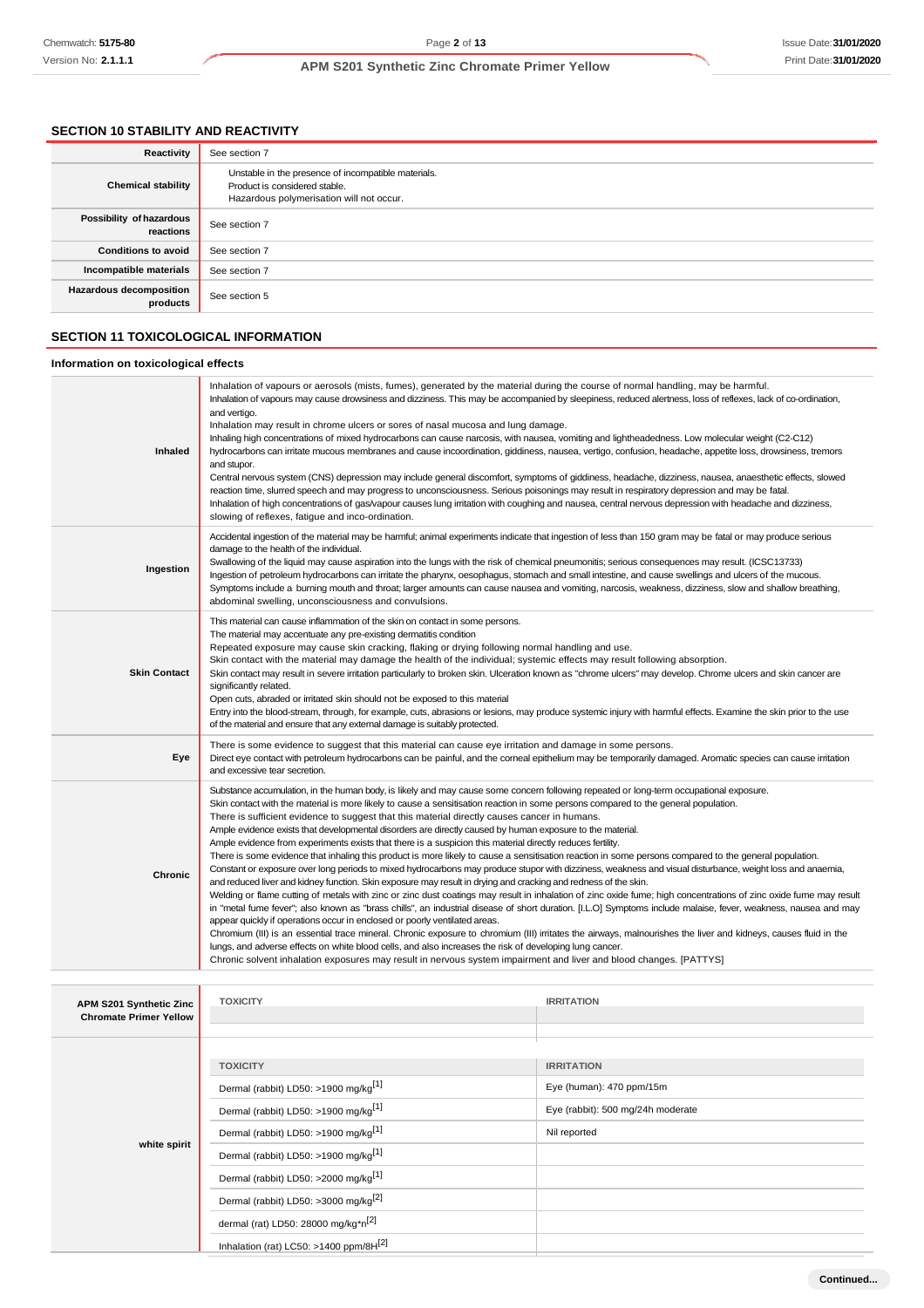|                              | Inhalation (rat) LC50: 3400 ppm/4H[2]<br>Inhalation (rat) LC50: 61 mg/L/4H <sup>[2]</sup><br>Oral (rat) LD50: >19650 mg/kgd <sup>[2]</sup><br>Oral (rat) LD50: >4300 mg/kgd <sup>[2]</sup><br>Oral (rat) LD50: >4500 mg/kg <sup>[1]</sup><br>Oral (rat) LD50: >4500 mg/kg <sup>[1]</sup><br>Oral (rat) LD50: >4500 mg/kg <sup>[1]</sup><br>Oral (rat) LD50: >4500 mg/kg <sup>[1]</sup><br>Oral (rat) LD50: >5000 mg/kg $^{[2]}$                                                                                                                                                                                                                                                                                                                                                                                                                                                                                                                                                                                                                                                                                                                                                                                                                                                                                                                                                                                                                                                                                                                                                                                                                                    |                                                                                                                                                                                                                                                                                                                                                                                                                                                                                                                                                                                                                                                                                                                                                                                                              |  |
|------------------------------|--------------------------------------------------------------------------------------------------------------------------------------------------------------------------------------------------------------------------------------------------------------------------------------------------------------------------------------------------------------------------------------------------------------------------------------------------------------------------------------------------------------------------------------------------------------------------------------------------------------------------------------------------------------------------------------------------------------------------------------------------------------------------------------------------------------------------------------------------------------------------------------------------------------------------------------------------------------------------------------------------------------------------------------------------------------------------------------------------------------------------------------------------------------------------------------------------------------------------------------------------------------------------------------------------------------------------------------------------------------------------------------------------------------------------------------------------------------------------------------------------------------------------------------------------------------------------------------------------------------------------------------------------------------------|--------------------------------------------------------------------------------------------------------------------------------------------------------------------------------------------------------------------------------------------------------------------------------------------------------------------------------------------------------------------------------------------------------------------------------------------------------------------------------------------------------------------------------------------------------------------------------------------------------------------------------------------------------------------------------------------------------------------------------------------------------------------------------------------------------------|--|
| zinc chromate                | Oral (rat) LD50: >5000 mg/kg <sup>[1]</sup><br><b>TOXICITY</b><br>Not Available                                                                                                                                                                                                                                                                                                                                                                                                                                                                                                                                                                                                                                                                                                                                                                                                                                                                                                                                                                                                                                                                                                                                                                                                                                                                                                                                                                                                                                                                                                                                                                                    | <b>IRRITATION</b><br>Not Available                                                                                                                                                                                                                                                                                                                                                                                                                                                                                                                                                                                                                                                                                                                                                                           |  |
| lead sulfochromate           | <b>TOXICITY</b><br>Oral (rat) LD50: >5000 mg/kg <sup>*</sup> . <sup>[2]</sup>                                                                                                                                                                                                                                                                                                                                                                                                                                                                                                                                                                                                                                                                                                                                                                                                                                                                                                                                                                                                                                                                                                                                                                                                                                                                                                                                                                                                                                                                                                                                                                                      | <b>IRRITATION</b><br>*[Sudarshan Chemical Ind.]<br>Nil reported<br><b>Nil Reported</b><br>Nil Reported.                                                                                                                                                                                                                                                                                                                                                                                                                                                                                                                                                                                                                                                                                                      |  |
| lead(2+) isooctanoate, basic | <b>TOXICITY</b><br>Not Available                                                                                                                                                                                                                                                                                                                                                                                                                                                                                                                                                                                                                                                                                                                                                                                                                                                                                                                                                                                                                                                                                                                                                                                                                                                                                                                                                                                                                                                                                                                                                                                                                                   | <b>IRRITATION</b><br>Not Available                                                                                                                                                                                                                                                                                                                                                                                                                                                                                                                                                                                                                                                                                                                                                                           |  |
| Legend:                      | extracted from RTECS - Register of Toxic Effect of chemical Substances                                                                                                                                                                                                                                                                                                                                                                                                                                                                                                                                                                                                                                                                                                                                                                                                                                                                                                                                                                                                                                                                                                                                                                                                                                                                                                                                                                                                                                                                                                                                                                                             | 1. Value obtained from Europe ECHA Registered Substances - Acute toxicity 2.* Value obtained from manufacturer's SDS. Unless otherwise specified data                                                                                                                                                                                                                                                                                                                                                                                                                                                                                                                                                                                                                                                        |  |
| <b>WHITE SPIRIT</b>          | for petroleum:<br>This product contains benzene which is known to cause acute myeloid leukaemia and n-hexane which has been shown to metabolize to compounds which<br>are neuropathic.<br>This product contains toluene. There are indications from animal studies that prolonged exposure to high concentrations of toluene may lead to hearing<br>loss.<br>This product contains ethyl benzene and naphthalene from which there is evidence of tumours in rodents<br>Carcinogenicity: Inhalation exposure to mice causes liver tumours, which are not considered relevant to humans. Inhalation exposure to rats causes<br>kidney tumours which are not considered relevant to humans.<br>Mutagenicity: There is a large database of mutagenicity studies on gasoline and gasoline blending streams, which use a wide variety of endpoints and<br>give predominantly negative results. All in vivo studies in animals and recent studies in exposed humans (e.g. petrol service station attendants) have shown<br>negative results in mutagenicity assays.<br>Reproductive Toxicity: Repeated exposure of pregnant rats to high concentrations of toluene (around or exceeding 1000 ppm) can cause developmental<br>effects, such as lower birth weight and developmental neurotoxicity, on the foetus. However, in a two-generation reproductive study in rats exposed to<br>gasoline vapour condensate, no adverse effects on the foetus were observed.<br>Human Effects: Prolonged/ repeated contact may cause defatting of the skin which can lead to dermatitis and may make the skin more susceptible to<br>irritation and penetration by other materials. |                                                                                                                                                                                                                                                                                                                                                                                                                                                                                                                                                                                                                                                                                                                                                                                                              |  |
|                              | Lifetime exposure of rodents to gasoline produces carcinogenicity although the relevance to humans has been questioned. Gasoline induces kidney cancer<br>in male rats as a consequence of accumulation of the alpha2-microglobulin protein in hyaline droplets in the male (but not female) rat kidney. Such<br>abnormal accumulation represents lysosomal overload and leads to chronic renal tubular cell degeneration, accumulation of cell debris, mineralisation of<br>renal medullary tubules and necrosis. A sustained regenerative proliferation occurs in epithelial cells with subsequent neoplastic transformation with<br>continued exposure. The alpha2-microglobulin is produced under the influence of hormonal controls in male rats but not in females and, more importantly,<br>not in humans.<br>white spirit, as CAS RN 8052-41-3                                                                                                                                                                                                                                                                                                                                                                                                                                                                                                                                                                                                                                                                                                                                                                                                             |                                                                                                                                                                                                                                                                                                                                                                                                                                                                                                                                                                                                                                                                                                                                                                                                              |  |
| <b>ZINC CHROMATE</b>         | The following information refers to contact allergens as a group and may not be specific to this product.<br>Contact allergies quickly manifest themselves as contact eczema, more rarely as urticaria or Quincke's oedema. The pathogenesis of contact eczema<br>involves a cell-mediated (T lymphocytes) immune reaction of the delayed type. Other allergic skin reactions, e.g. contact urticaria, involve antibody-<br>mediated immune reactions. The significance of the contact allergen is not simply determined by its sensitisation potential: the distribution of the substance<br>and the opportunities for contact with it are equally important. A weakly sensitising substance which is widely distributed can be a more important allergen<br>than one with stronger sensitising potential with which few individuals come into contact. From a clinical point of view, substances are noteworthy if they<br>produce an allergic test reaction in more than 1% of the persons tested.<br>WARNING: This substance has been classified by the IARC as Group 1: CARCINOGENIC TO HUMANS.                                                                                                                                                                                                                                                                                                                                                                                                                                                                                                                                                               |                                                                                                                                                                                                                                                                                                                                                                                                                                                                                                                                                                                                                                                                                                                                                                                                              |  |
| <b>LEAD SULFOCHROMATE</b>    | 551zncr<br>The following information refers to contact allergens as a group and may not be specific to this product.<br>produce an allergic test reaction in more than 1% of the persons tested.<br>No significant acute toxicological data identified in literature search.                                                                                                                                                                                                                                                                                                                                                                                                                                                                                                                                                                                                                                                                                                                                                                                                                                                                                                                                                                                                                                                                                                                                                                                                                                                                                                                                                                                       | Contact allergies quickly manifest themselves as contact eczema, more rarely as urticaria or Quincke's oedema. The pathogenesis of contact eczema<br>involves a cell-mediated (T lymphocytes) immune reaction of the delayed type. Other allergic skin reactions, e.g. contact urticaria, involve antibody-<br>mediated immune reactions. The significance of the contact allergen is not simply determined by its sensitisation potential: the distribution of the substance<br>and the opportunities for contact with it are equally important. A weakly sensitising substance which is widely distributed can be a more important allergen<br>than one with stronger sensitising potential with which few individuals come into contact. From a clinical point of view, substances are noteworthy if they |  |

**WARNING:** This substance has been classified by the IARC as Group 1: **CARCINOGENIC TO HUMANS**. Lead can cross the placenta, and cause miscarriage, stillbirths and birth defects. Exposure before birth can cause mental retardation, behavioural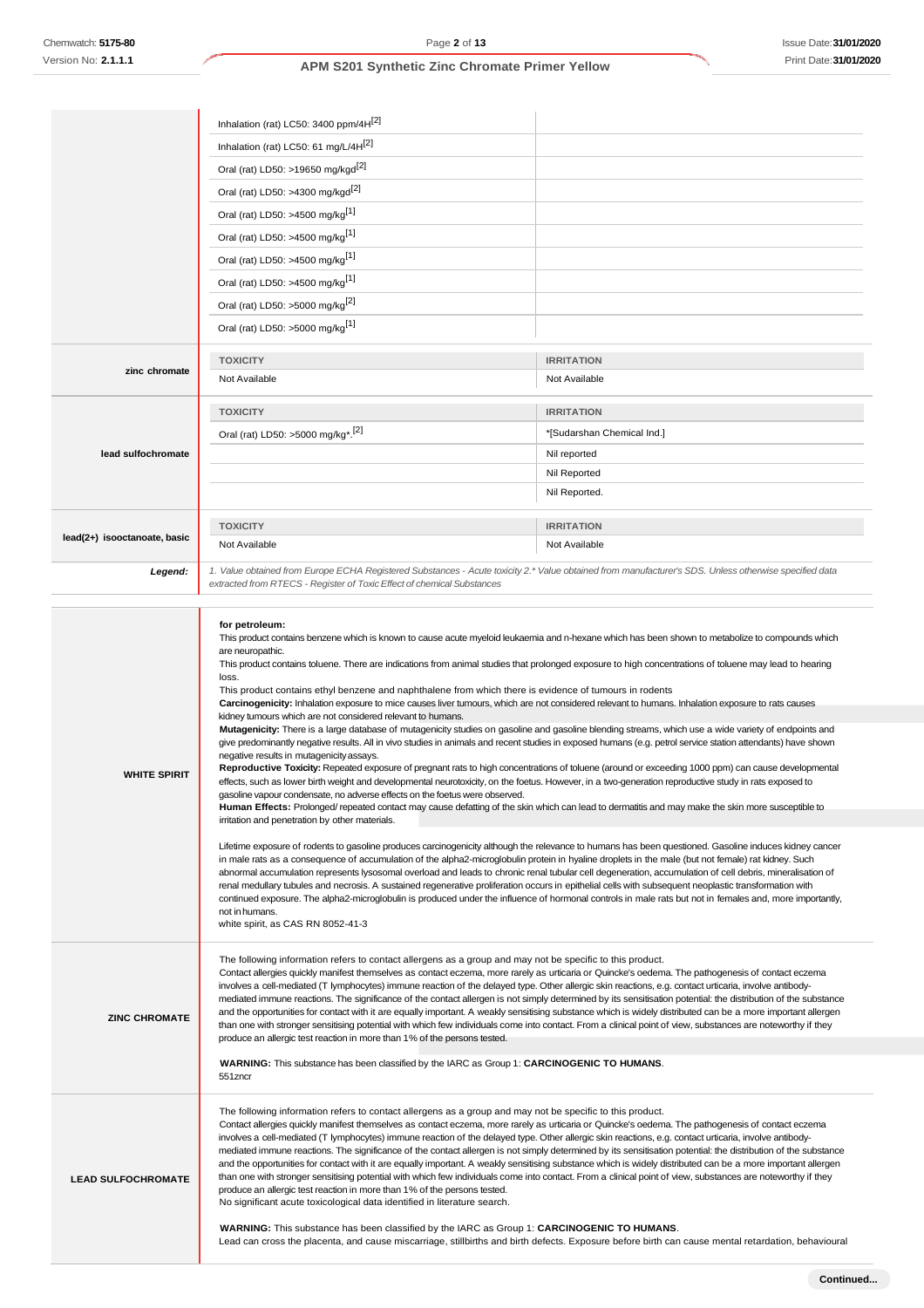|                                             | disorders and infant death.<br>lead chromate: lead sulfate: Human lymphocyte mutagen |                                 |                                                                                                                                                                    |
|---------------------------------------------|--------------------------------------------------------------------------------------|---------------------------------|--------------------------------------------------------------------------------------------------------------------------------------------------------------------|
| LEAD(2+) ISOOCTANOATE,<br><b>BASIC</b>      | No significant acute toxicological data identified in literature search.             |                                 |                                                                                                                                                                    |
|                                             |                                                                                      |                                 |                                                                                                                                                                    |
| <b>Acute Toxicity</b>                       | ✔                                                                                    | Carcinogenicity                 | ✔                                                                                                                                                                  |
| <b>Skin Irritation/Corrosion</b>            | ✔                                                                                    | Reproductivity                  | ✔                                                                                                                                                                  |
| <b>Serious Eye</b><br>Damage/Irritation     | O                                                                                    | <b>STOT - Single Exposure</b>   | v                                                                                                                                                                  |
| <b>Respiratory or Skin</b><br>sensitisation |                                                                                      | <b>STOT - Repeated Exposure</b> | ✔                                                                                                                                                                  |
| <b>Mutagenicity</b>                         | d                                                                                    | <b>Aspiration Hazard</b>        | ✔                                                                                                                                                                  |
|                                             |                                                                                      | Legend:                         | $\blacktriangleright$ - Data required to make classification available<br>$\blacktriangleright$ - Data available but does not fill the criteria for classification |

*– Data Not Available to makeclassification*

#### **SECTION 12 ECOLOGICAL INFORMATION**

#### **Toxicity**

Toxic to aquatic organisms, may cause long-term adverse effects in the aquatic environment.

Do NOT allow product to come in contact with surface waters or to intertidal areas below the mean high water mark. Do not contaminate water when cleaning equipment or disposing of equipment wash-waters.

Wastes resulting from use of the product must be disposed of on site or at approved waste sites.

For Chromium: Chromium is poorly absorbed by cells found in microorganisms, plants and animals. Hexavalent chromate anions are readily transported into cells and toxicity is closely linked to the higher oxidation state.

Ecotoxicity - Toxicity in Aquatic Organisms: Chromium is harmful to aquatic organisms in very low concentrations. Organisms consumed by fish species are very sensitive to low levels of chromium. Chromium is toxic to fish although less so in warm water. Marked decreases in toxicity are found with increasing pH or water hardness; changes in salinity have little if any effect. Chromium appears to make fish more susceptible to infection. High concentrations can damage and/or accumulate in various fish tissues and in invertebrates such as snails and worms. Reproduction of water fleas is affected by exposure to 0.01 mg/kg hexavalent chromium/L. Toxicity of chromium in fresh-water organisms resulted in mortality rates of 50%. The most sensitive species to the hexavalent chromium anion are invertebrates, scud, fathead minnow, rainbow trout, cladoceran and water flea vertebrate species and guppy.

Toxicity in Microorganisms: In general, toxicity for most microorganisms occurs in the range of 0.05 -5 mg chromium/kg. Trivalent chromium is less toxic than the hexavalent form. The main signs of toxicity are inhibition of growth and the inhibition of photosynthesis or protein synthesis. Gram-negative soil bacteria are generally more sensitive to hexavalent chromium (1-12 mg/kg) than the gram-positive types. Toxicity to trivalent chromium is not observed at similar levels. Soil microbial transformation processes such as nitrification may be affected by low levels of hexavalent chromium (1 mg/kg). Chromium should not be introduced to municipal sewage treatment facilities.

Toxicity in Plants: Chromium in high concentrations can be toxic for plants. The main feature of chromium intoxication is chlorosis, which is similar to iron deficiency. Chromium affects carbohydrate metabolism and leaf chlorophyll concentration decreases with hexavalent chromium concentration (0.01-1 mg/L). The hexavalent form appears to more toxic than the trivalent species. Water Standards: Chromium is identified as a hazardous substance in the Federal (U.S.) Water Pollution Control Act and further regulated by Clean Air Water Act Amendments (US). These regulations apply to discharge. The US Primary drinking water Maximum Contaminant Level (MCL), for chromium, is 0.05 mg/L. (total chromium). For chromium:

Aquatic Fate - Most chromium released into water will be deposited in the sediment. A small percentage of chromium can be found in soluble and insoluble forms with soluble chromium making up a very small percentage of the total chromium. Most of the soluble chromium is present as chromium (VI) and soluble chromium (III) complexes. In the aquatic phase, chromium (III) occurs mostly as suspended solids adsorbed onto clayish materials, organics, or iron oxide present in water. Soluble forms and suspended chromium can undergo intramedia transport. Chromium (VI) in water will eventually be reduced to chromium (III) by organic matter in the water. This process may be slower depending on the type and amount of organic material present and on the redox condition of the water. The reaction was generally faster under anaerobic than aerobic conditions. The oxidation of chromium (III) to chromium (VI) during chlorination of water was highest in the pH range of 5.5 - 6.0.

Atmospheric Fate: Transport of chromium from water to the atmosphere is not likely, except by transport in windblown sea sprays.

Terrestrial Fate: Ecotoxicity - Bioaccumulation is not expected to occur in rainbow trout. Bioaccumulation in bottom feeder bivalves, such as the oyster, blue mussel, and soft shell clam is low. Chromium ranges from slightly toxic to highly toxic in water fleas. Chromium is not expected to biomagnify in the aquatic food chain. Chromium (III) has very low solubility and low mobility in the environment and low toxicity in living organisms. In these forms, chromium is relatively soluble, mobile, and toxic to living organisms. Plants - Bioaccumulation of chromium from soil to above ground parts of plants is unlikely. There is no indication of biomagnification of chromium along the terrestrial food chain (soil-plant-animal). Chromium concentration in plants may vary with geographic location. Soil - Chromium (VI) may be present in soil as chromate and chromic acid. The fate of chromium in soil is dependent upon the chromium species, which is a function of re potential and soil pH. Most commonly, soil chromium is in the chromium (III) state. In deeper, anaerobic soils, chromium (VI) will be reduced to chromium (III) by disulfur and ferrous sulfate in soil. The reduction of chromium (VI) to chromium (III) is possible in aerobic soils that contain appropriate organic energy sources. The reduction of chromium (VI) to chromium (III) is facilitated by low pH. Chromium (VI) may exist in the aerobic zone of some natural soil. The oxidation of chromium (III) to chromium (VI) is facilitated by the presence of low oxidisable organic substances, oxygen, manganese dioxide, and moisture. However, when availability of mobile chromium (III) is low, a large portion of chromium in soil will not be oxidized to chromium (VI), even in the presence of magnesium dioxide and favorable pH. Organic forms of chromium (III) are more easily oxidized than insoluble oxides. Factors affecting the microbial reduction of chromium (VI) to chromium (III) include biomass concentration, initial chromium (VI) concentration, temperature, pH, carbon source, oxidation-reduction potential and the presence of both oxyanions and metal cations. Although high levels of chromium (VI) are toxic to most microbes, several resistant bacterial species have been identified which could ultimately be employed in remediation strategies. Most soil chromium is present mainly as insoluble chromium oxide and nH20 and is not very mobile. Chromium was not found in leachate from soil, possibly because it formed complexes with organic matter. The leachability of chromium (VI) increases as soil pH increases. A small percentage of total chromium in soil exists as soluble chromium (VI) and chromium (III), which are more mobile in soil. Sorption depends primarily on the clay content of the soil and, to a lesser extent, on the amount of iron oxide and the organic content. Ecotoxicity: Chromium irreversibly sorbed onto soil will not be bioavailable to plants and animals under any condition.

Atmospheric Fate: Chromium in soil may be transported to the atmosphere as an aerosol. The low pH of acid rain may facilitate leaching of acid-soluble chromium (III) and (VI) into soil. In the atmosphere, chromium (VI) may be reduced to chromium (III) at a significant rate if vanadium (V2+, V3+ and VO+), ferrous sulfate, bicarbonate ions and arsenic are present. The estimated half life of atmospheric chromium (VI) reduction to chromium (III) has been reported to be from 16 hrs to about 5 days. Aquatic Fate: Surface runoff can transport soluble and bulk precipitates of chromium to surface water. Soluble and unadsorbed chromium (III) and (VI) complexes in soil may leach into groundwater.

For Lead:

Environmental Fate: Lead is assessed as low hazard if it remains in its solid, massive, metallic form. Lead, in the form of alkyls, has been introduced to the environment primarily from leaded gasoline/petrol. These are converted to water-soluble lead compounds of high toxicity and availability to plants.

Atmospheric Fate: Lead is primarily an atmospheric pollutant that enters soil and water as fallout, a process determined by the physical form involved and particle size. Lead, in the form of alkyls, has been introduced to the environment primarily from leaded gasoline/petrol. Lead is absorbed by mammals/humans via vapors, contaminated dust, and fumes

Terrestrial Fate: Soil - Lead alkyls easily leach from soil to contaminate water sources close to highways. Plants - Lead alkyls that have been converted to water soluble lead compounds have high toxicity/availability to plants.

Aquatic Fate: Lead that has entered the aquatic system is expected to be found in sediments.

Ecotoxicity: Soluble or insoluble lead may enter the environment and accumulate.

### For Zinc and its Compounds: BCF: 4 to 24,000.

Environmental Fate: Zinc is capable of forming complexes with a variety of organic and inorganic groups and is an essential nutrient present in all organisms.

Atmospheric Fate: Zinc concentrations in the air are relatively low, except near industrial sources, such as smelters. There is no estimate for the atmospheric lifetime of zinc, but, since zinc is transported long distances in air, its lifetime in air is at least on the order of days. Zinc is removed from the air by dry/wet deposition.

Terrestrial Fate: Soil  $\bigcirc$ Zinc may magnify in the soil if concentrations of the substance exceed 1632 ppm. The relative mobility of zinc in soil is determined by the same factors that affect its transport in aquatic systems, (i.e. solubility of the compound, pH, and salinity). The mobility of zinc in soil increases at lower soil pH, under oxidizing conditions, and at lower cation, (positive ion),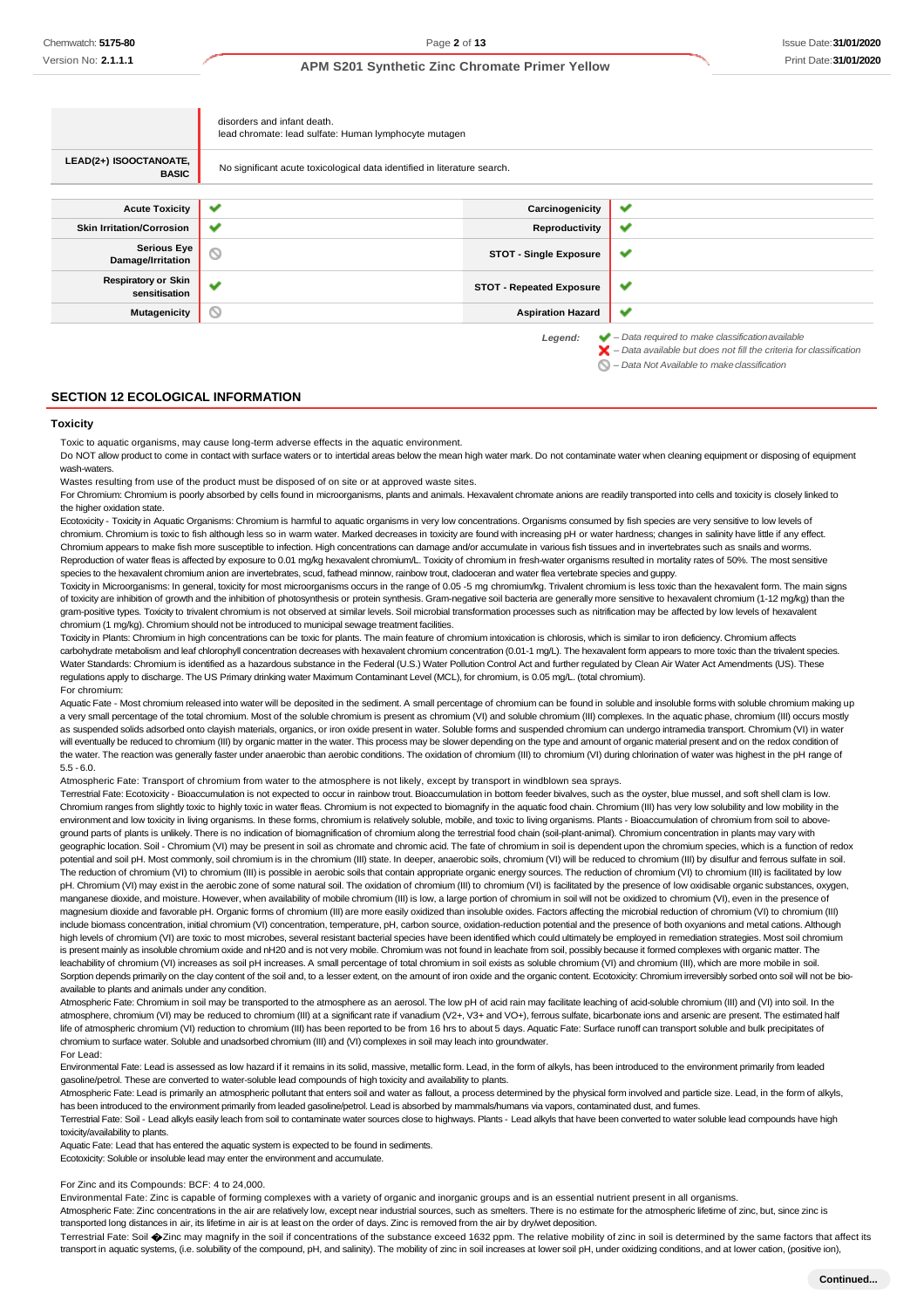exchange capacities. However, the amount of zinc in solution generally increases @ pH >7, in soils high in organic matter. Clay and metal oxides sorb zinc and tend to retard its mobility in soil. Zinc is more mobile at pH 4 than at pH 6.5 as a consequence of sorption. Under low oxygen conditions, zinc sulfide is the controlling species, which has low mobility. Plants - Zinc is not expected to concentrate in plants, however, this depends on plant species, soil pH, and soil composition.

Aquatic Fate: Zinc readily adsorbs to sediment and suspended particles. The substance can persist in water indefinitely and can be toxic to aquatic life. Hydrous iron, manganese oxides, clay minerals, and organic material may help remove zinc from sediment since they adsorb the substance. Environmental toxicity of zinc in water is dependent upon the concentration of other minerals and the pH of the solution. Zinc remains as the free ion at lower pH levels. At high pH levels, zinc in solution is precipitated as zinc hydroxide, zinc carbonate, or calcium zincate

Ecotoxicity: Zinc concentrates moderately in aquatic organisms; concentration is higher in crustaceans and bivalve species than in fish. Zinc is not expected to magnify as it moves up the land-based food chain. Zinc can concentrate over 200,000 times in oysters. Copper can increase toxicity to fish and calcium can decrease toxicity. Zinc can accumulate in freshwater species at 5 -1,130 times the concentration present in the water. Crustaceans and fish accumulate zinc from water and food. The substance has been found in very high concentration in aquatic invertebrates. Sediment dwelling organisms have higher zinc concentrations than those living in the aqueous layer. Overexposures to zinc also have been associated with toxic effects in mammals, including man. Ingestion of zinc or zinc-containing compounds has resulted in a variety of effects in the gastrointestinal tract and blood in humans and animals. The substance may cause lesions in the liver, pancreas, and kidneys.

Drinking Water Standards: hydrocarbon total: 10 ug/l (UK max.). **DO NOT** discharge into sewer or waterways.

#### **Persistence and degradability**

| Ingredient | Persistence: Water/Soil               | Persistence: Air                      |
|------------|---------------------------------------|---------------------------------------|
|            | No Data available for all ingredients | No Data available for all ingredients |
|            |                                       |                                       |

#### **Bioaccumulative potential**

| Ingredient       | <b>Bioaccumulation</b>                |  |
|------------------|---------------------------------------|--|
|                  | No Data available for all ingredients |  |
| Mobility in soil |                                       |  |
| Ingredient       | <b>Mobility</b>                       |  |
|                  | No Data available for all ingredients |  |

# **SECTION 13 DISPOSAL CONSIDERATIONS**

#### **Waste treatment methods Product /Packaging disposal** Containers may still present a chemical hazard/ danger when empty. ▶ Return to supplier for reuse/ recycling if possible. Otherwise: If container can not be cleaned sufficiently well to ensure that residuals do not remain or if the container cannot be used to store the same product, then puncture containers, to prevent re-use, and bury at an authorised landfill. Where possible retain label warnings and MSDS and observe all notices pertaining to the product. Legislation addressing waste disposal requirements may differ by country, state and/ or territory. Each user must refer to laws operating in their area. In some areas, certain wastes must be tracked. A Hierarchy of Controls seems to be common - the user should investigate: **Reduction** Reuse Recycling Disposal (if all else fails) This material may be recycled if unused, or if it has not been contaminated so as to make it unsuitable for its intended use. If it has been contaminated, it may be possible to reclaim the product by filtration, distillation or some other means. Shelf life considerations should also be applied in making decisions of this type. Note that properties of a material may change in use, and recycling or reuse may not always be appropriate. **DO NOT** allow wash water from cleaning or process equipment to enter drains. It may be necessary to collect all wash water for treatment before disposal. In all cases disposal to sewer may be subject to local laws and regulations and these should be considered first. Where in doubt contact the responsible authority. Recycle wherever possible. Consult manufacturer for recycling options or consult local or regional waste management authority for disposal if no suitable treatment or disposal facility can be identified. Dispose of by: burial in a land-fill specifically licenced to accept chemical and / or pharmaceutical wastes or Incineration in a licenced apparatus (after admixture with suitable combustible material). Decontaminate empty containers. Observe all label safeguards until containers are cleaned and destroyed.

#### **SECTION 14 TRANSPORT INFORMATION**

| <b>Labels Required</b>  |                  |
|-------------------------|------------------|
|                         | $\frac{1}{1000}$ |
| <b>Marine Pollutant</b> | ۱v               |
| Land transport (UN)     |                  |

**UN number** 1263 **Packing group** ||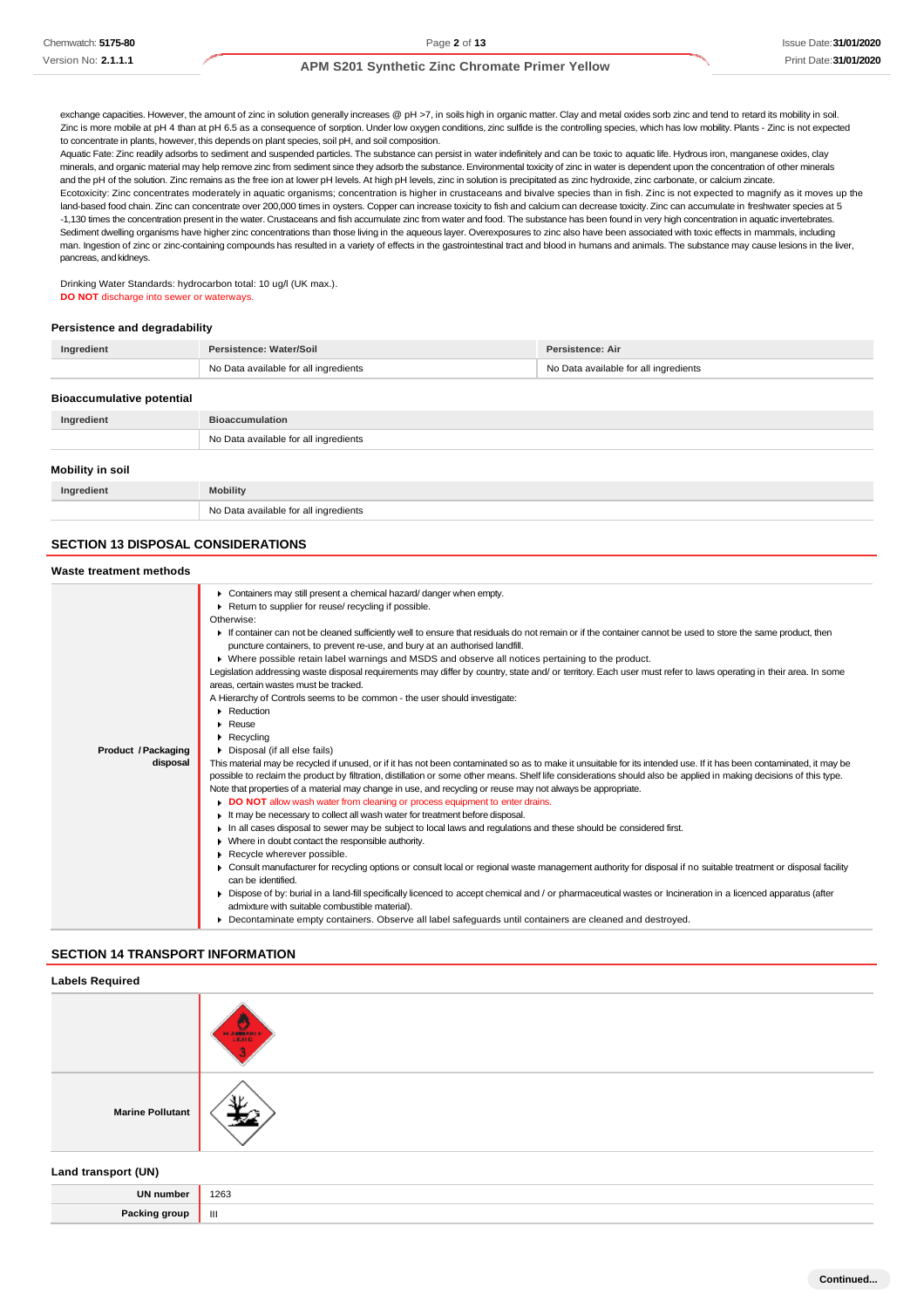| UN proper shipping name      | PAINT (including paint, lacquer, enamel, stain, shellac, varnish, polish, liquid filler and liquid lacquer base) or PAINT RELATED MATERIAL (including paint<br>thinning or reducing compound) |  |  |
|------------------------------|-----------------------------------------------------------------------------------------------------------------------------------------------------------------------------------------------|--|--|
| <b>Environmental hazard</b>  | No relevant data                                                                                                                                                                              |  |  |
| Transport hazard class(es)   | Class<br>Subrisk<br>Not Applicable                                                                                                                                                            |  |  |
| Special precautions for user | Special provisions<br>163;223;367<br>5 L<br>Limited quantity                                                                                                                                  |  |  |

## **Air transport (ICAO-IATA / DGR)**

| <b>UN number</b>             | 1263                                                                                                                                                                                         |                                                           |             |  |
|------------------------------|----------------------------------------------------------------------------------------------------------------------------------------------------------------------------------------------|-----------------------------------------------------------|-------------|--|
| Packing group                | Ш                                                                                                                                                                                            |                                                           |             |  |
| UN proper shipping name      | Paint (including paint, lacquer, enamel, stain, shellac, varnish, polish, liquid filler and liquid lacquer base); Paint related material (including paint thinning or<br>reducing compounds) |                                                           |             |  |
| <b>Environmental hazard</b>  | No relevant data                                                                                                                                                                             |                                                           |             |  |
| Transport hazard class(es)   | 3<br><b>ICAO/IATA Class</b><br>ICAO / IATA Subrisk<br>Not Applicable<br>3L<br><b>ERG Code</b>                                                                                                |                                                           |             |  |
|                              | Special provisions                                                                                                                                                                           |                                                           | A3 A72 A192 |  |
|                              | Cargo Only Packing Instructions                                                                                                                                                              |                                                           | 366         |  |
|                              | Cargo Only Maximum Qty / Pack                                                                                                                                                                |                                                           | 220L        |  |
| Special precautions for user | Passenger and Cargo Packing Instructions                                                                                                                                                     |                                                           | 355         |  |
|                              |                                                                                                                                                                                              | Passenger and Cargo Maximum Qty / Pack                    | 60L         |  |
|                              |                                                                                                                                                                                              | Passenger and Cargo Limited Quantity Packing Instructions | Y344        |  |
|                              |                                                                                                                                                                                              | Passenger and Cargo Limited Maximum Qty / Pack            | 10L         |  |

# **Sea transport (IMDG-Code / GGVSee)**

| <b>UN number</b>             | 1263                                                                                                                                                                                          |  |
|------------------------------|-----------------------------------------------------------------------------------------------------------------------------------------------------------------------------------------------|--|
| Packing group                | Ш                                                                                                                                                                                             |  |
| UN proper shipping name      | PAINT (including paint, lacquer, enamel, stain, shellac, varnish, polish, liquid filler and liquid lacquer base) or PAINT RELATED MATERIAL (including paint<br>thinning or reducing compound) |  |
| <b>Environmental hazard</b>  | Not Applicable                                                                                                                                                                                |  |
| Transport hazard class(es)   | <b>IMDG Class</b><br>3<br><b>IMDG Subrisk</b><br>Not Applicable                                                                                                                               |  |
| Special precautions for user | $F-E$ , S-E<br><b>EMS Number</b><br>Special provisions<br>163 223 955<br><b>Limited Quantities</b><br>5L                                                                                      |  |

## **Transport in bulk according to Annex II of MARPOL 73 / 78 and the IBC code**

| Source                                                                                | Ingredient   | <b>Pollution Category</b> |
|---------------------------------------------------------------------------------------|--------------|---------------------------|
| IMO MARPOL 73/78 (Annex<br>II) - List of Noxious Liquid<br>Substances Carried in Bulk | white spirit | $\checkmark$              |

### **SECTION 15 REGULATORY INFORMATION**

Not Applicable

| Safety, health and environmental regulations / legislation specific for the substance or mixture |                                                           |  |
|--------------------------------------------------------------------------------------------------|-----------------------------------------------------------|--|
| WHITE SPIRIT(8052-41-3) IS FOUND ON THE FOLLOWING REGULATORY LISTS                               |                                                           |  |
| International Agency for Research on Cancer (IARC) - Agents Classified by the IARC<br>Monographs | Singapore Permissible Exposure Limits of Toxic Substances |  |
| ZINC CHROMATE(13530-65-9) IS FOUND ON THE FOLLOWING REGULATORY LISTS                             |                                                           |  |
| International Agency for Research on Cancer (IARC) - Agents Classified by the IARC<br>Monographs | Singapore Permissible Exposure Limits of Toxic Substances |  |
| LEAD SULFOCHROMATE(1344-37-2) IS FOUND ON THE FOLLOWING REGULATORY LISTS                         |                                                           |  |
| International Agency for Research on Cancer (IARC) - Agents Classified by the IARC<br>Monographs |                                                           |  |
| LEAD(2+) ISOOCTANOATE, BASIC(91671-83-9) IS FOUND ON THE FOLLOWING REGULATORY LISTS              |                                                           |  |